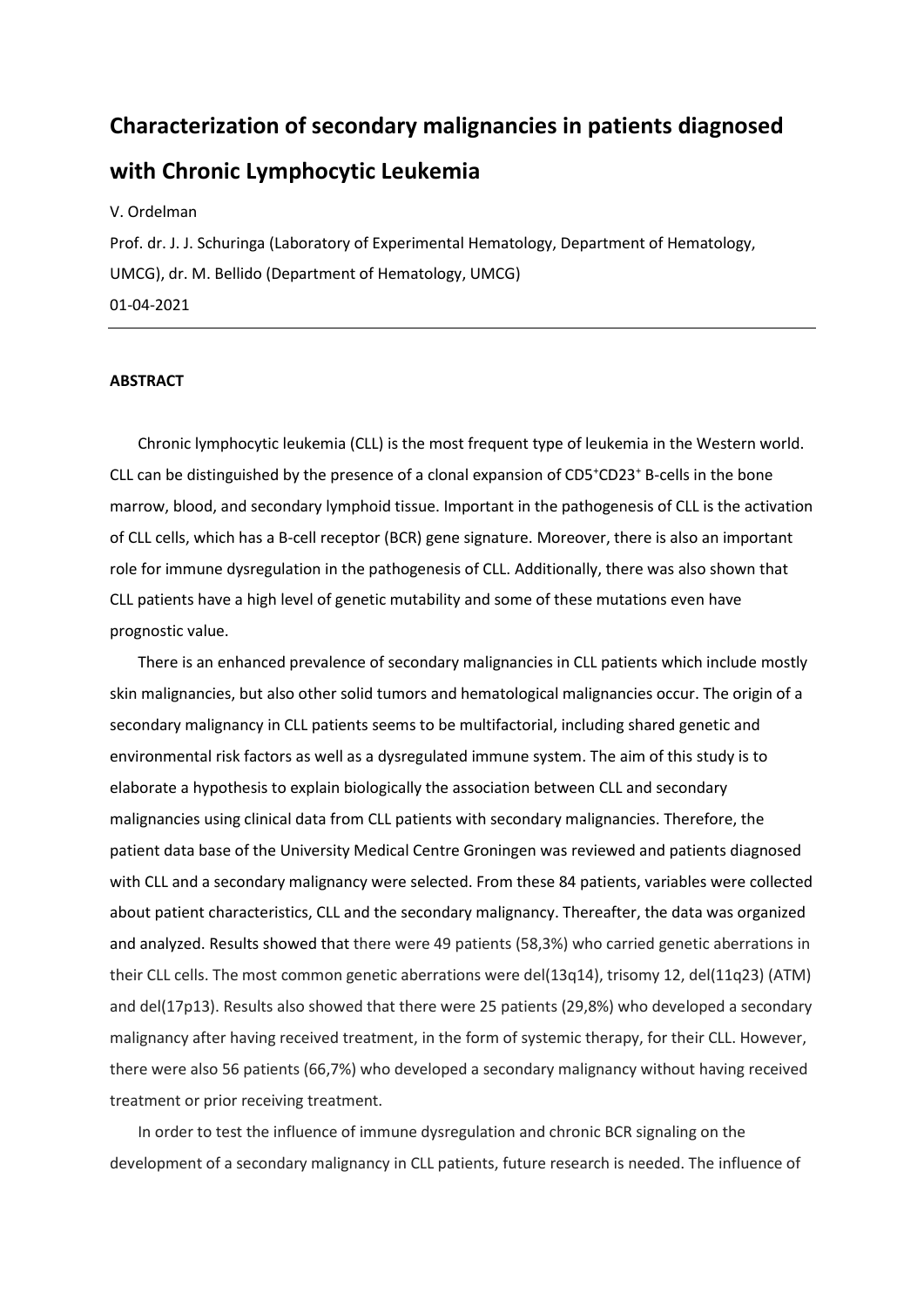immune dysregulation can be tested by looking at whether there is a difference in immune dysregulation in CLL patients with a secondary malignancy and CLL patients without a secondary malignancy. This can be done by using two 15-color antibody panels for flow cytometry. Using these panels, there is the ability to obtain a broad range of information about the patient's peripheral blood mononuclear cells (PBMCs). Both, information regarding the phenotype and the functionality of the identified subsets. There was stated that the information for each cell population covers maturation and activation, migration, responsiveness to cytokine signaling, as well as direct cellular interactions. Another technique that can be used is single cell RNA-sequencing. The influence of chronic BCR signaling can be tested by looking at whether the amount of chronic BCR signaling is the same in CLL patients with a secondary malignancy as in CLL patients without a secondary malignancy. This can be done by looking at the amount of proliferation of the cells using a CFSE-based assay, since proliferation is one of the results from BCR signaling. Moreover, the activity of both PI3K and NF-κB can also be studied.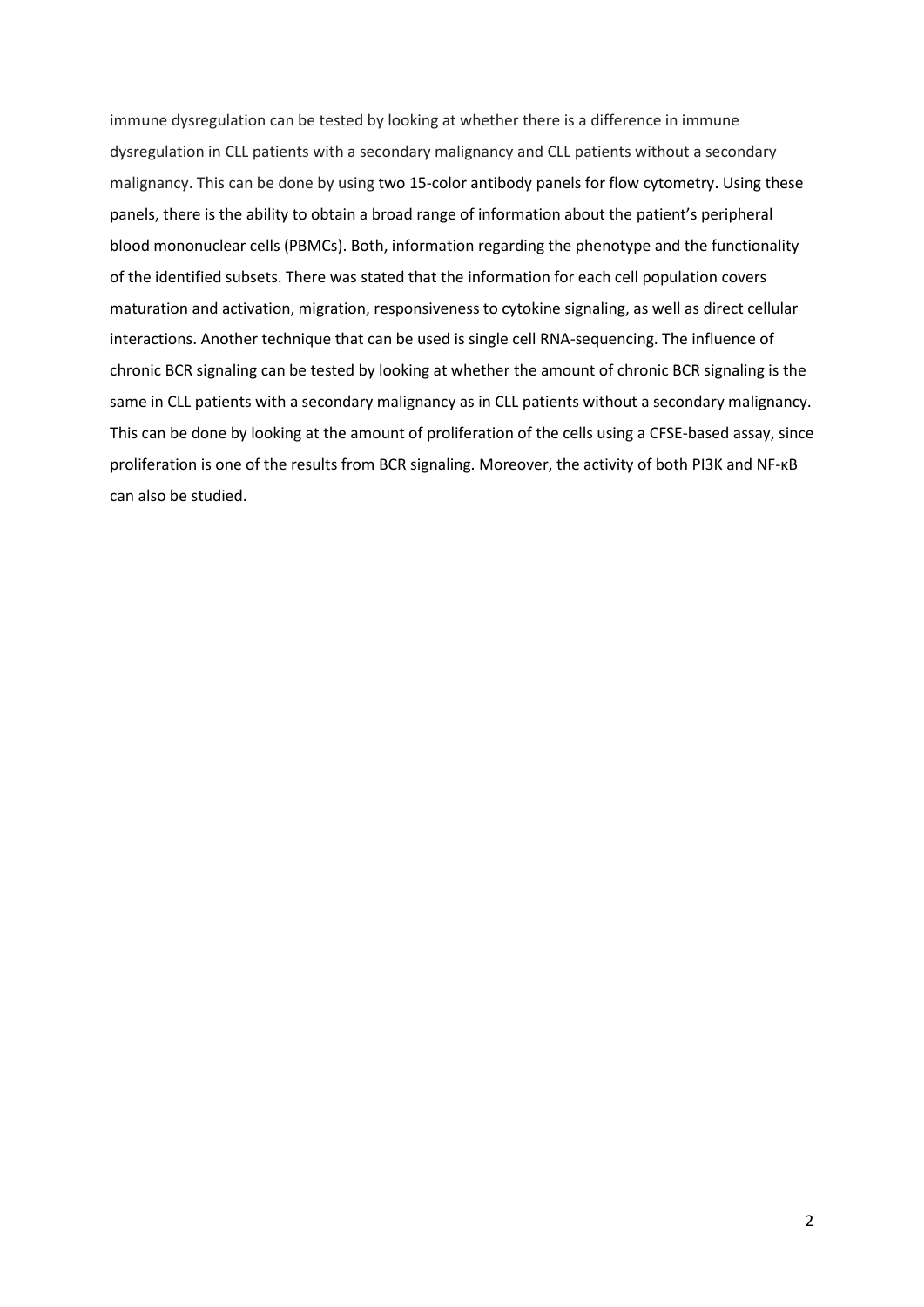## **Table of contents**

| Hypothesis 1: "One of the most important factors in the development of a secondary malignancy |  |
|-----------------------------------------------------------------------------------------------|--|
| Hypothesis 2: "One of the most important factors in the development of a secondary malignancy |  |
|                                                                                               |  |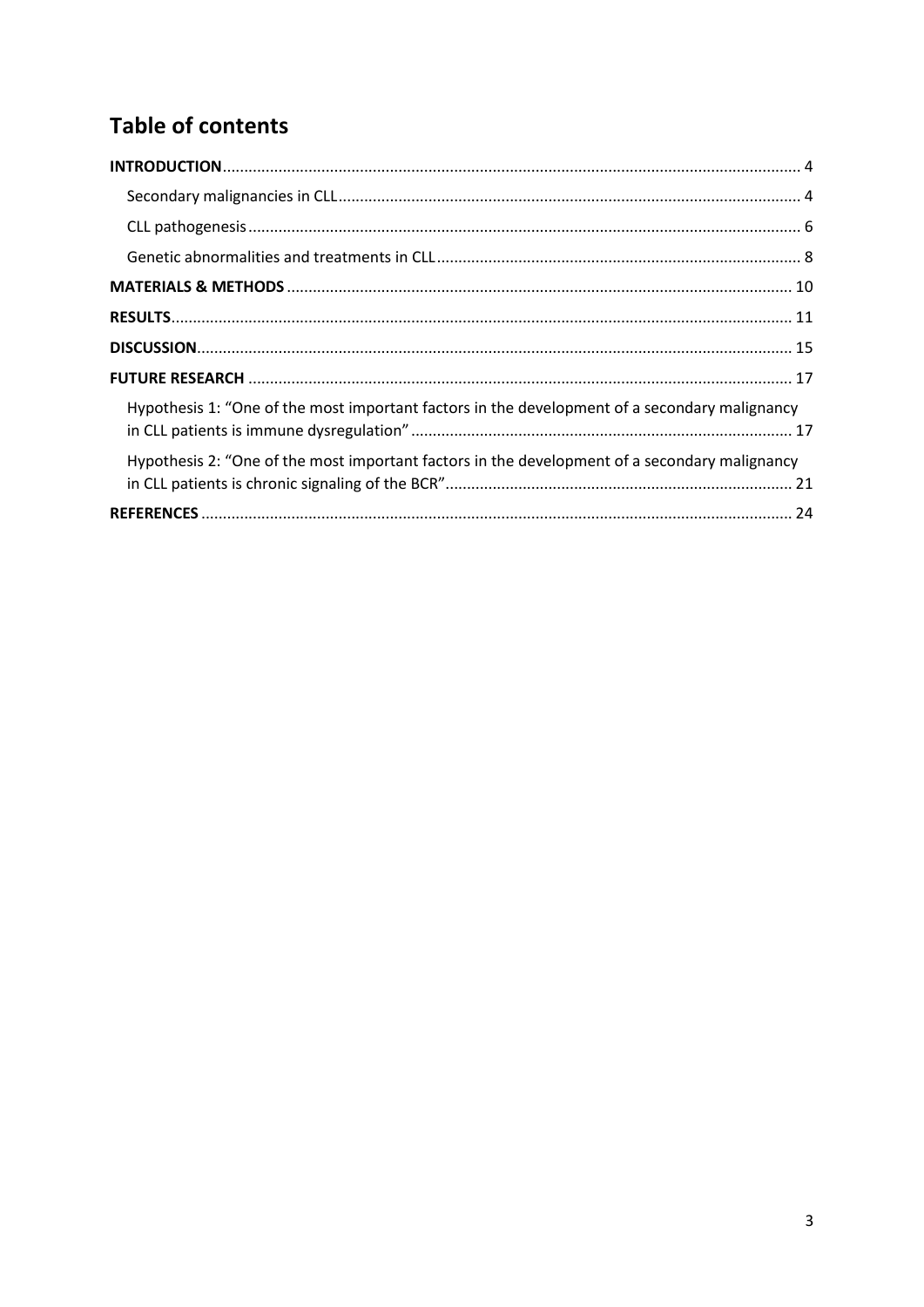#### <span id="page-3-0"></span>**INTRODUCTION**

Chronic lymphocytic leukemia (CLL) can be distinguished by the presence of a clonal expansion of  $CD5+CD23<sup>+</sup>$  B-cells in the bone marrow, blood, and secondary lymphoid tissue<sup>1</sup>. CLL is the most frequent kind of leukemia in Western countries<sup>2</sup>. For example, in the United States in 2016, CLL was believed to be responsible for ~19,000 of all the cancers that were discovered. Moreover, it is also characteristic for CLL that men have a two-times higher probability to develop CLL than women, and this chance to develop CLL grows with an increasing age. This is also shown in the median age at the time of a CLL diagnosis, the median age ranges from 70 to 72 years<sup>3</sup>. The diagnosis of CLL in the majority of patients is done coincidentally when lymphocytosis is seen during a regular blood count. However, other patients may come forward with pain-free lymphadenopathy, or with symptoms which originate from cytopenia's or splenomegaly. Furthermore, patients can also come forward with classic B-symptoms, however, this only accounts for roughly 5%-10% of the patients<sup>4</sup>. CLL patients can be divided into two groups, the first group of patients needs therapy shortly after the diagnosis has been made and they have a clinical indication to start therapy according to approved international guidelines (iwCLL2018)<sup>5</sup>. The patients in the other group do not need therapy for maybe many years, these patients have indolent disease<sup>1</sup>. Another feature of CLL is that patients have an enhanced prevalence of developing secondary malignancies when they are compared to the widespread population, this was shown by several studies<sup>6</sup>.

#### <span id="page-3-1"></span>Secondary malignancies in CLL

The most common occurrence when it comes to progressive CLL, is the conversion of CLL to large Bcell non-Hodgkin's lymphoma (B-NHL), which is otherwise known as Richter's syndrome. However, also recorded in CLL patients, is the occurrence of secondary malignancies. For example the occurrence of secondary lymphoid malignancies, myeloproliferative disorders and the rise of solid tumors<sup>7</sup>. The most common secondary malignancy in CLL patients is skin cancer (Figure 1). A study by Ishdorj and colleagues showed a 2-fold increase in the incidence of cancers excluding the skin, and an 8-fold increase in the incidence of skin cancer in CLL patients<sup>8</sup>. However, there are also studies that showed an elevated risk of 2.3-3.1 for the rise of malignant melanoma after being diagnosed with  $CLL<sup>9</sup>$ .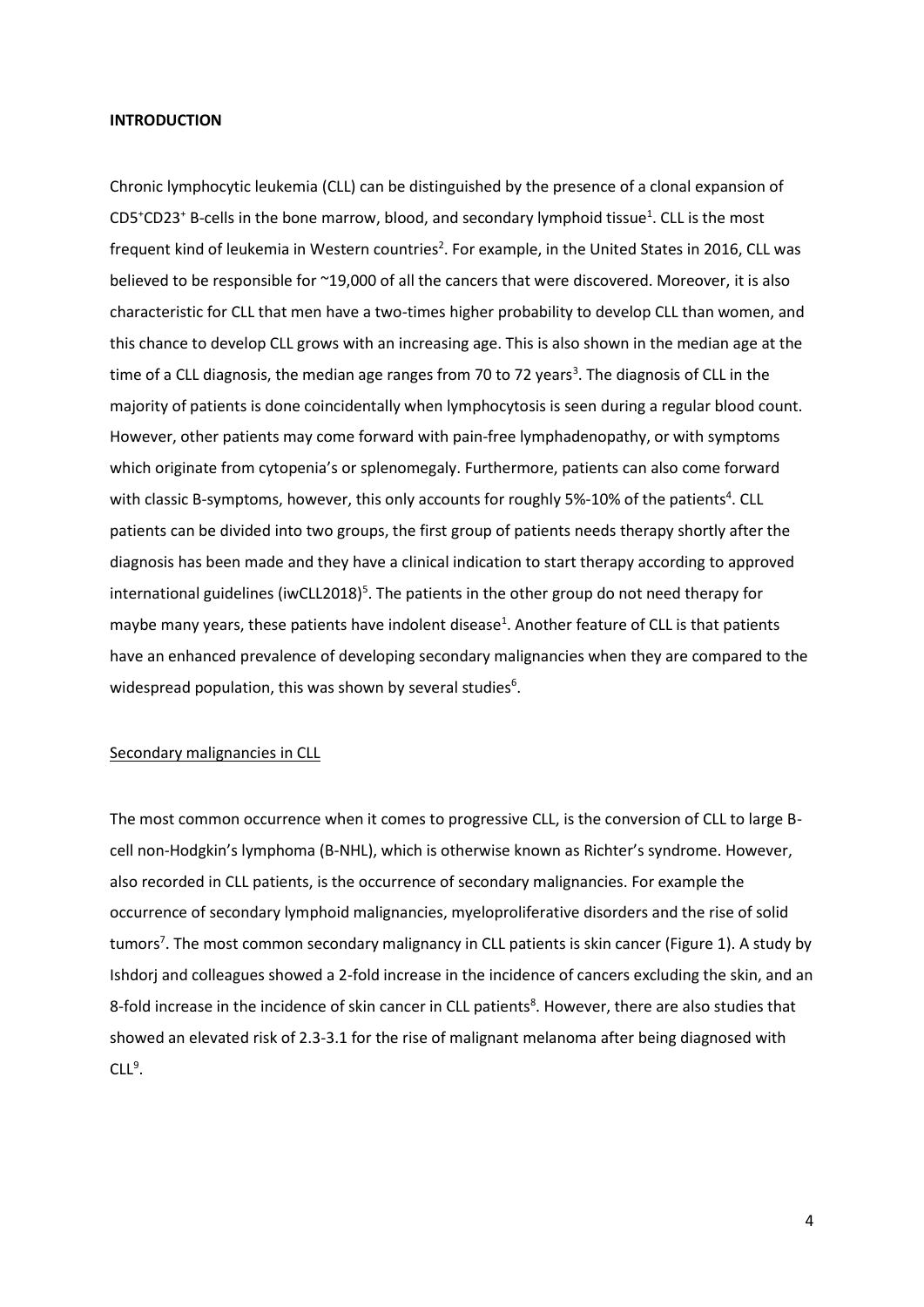

Figure 1: distribution of secondary malignancies by primary cancer type and time relationship with CLL diagnosis in all *patients. OC = other cancer; NMSC = non melanoma skin cancer<sup>6</sup> .*

Additional studies have shown the same results when it comes to other malignant neoplasms, excluding skin cancer. These studies showed that secondary malignancies, happened 2.2 times more often in CLL patients compared to the widespread population<sup>10</sup>. In contrast to some cancers, such as melanoma, for which CLL patients have an increased risk to develop, there are also some cancers for which CLL patients have a decreased risk. These cancers include, among others, breast cancer, uterine cancer, gastrointestinal cancer and bladder cancer. It is hypothesized by Kumar and colleagues that this decreased risk is due to specific environmental and genetic factors that play a role in the development of these malignancies, which are independent of the development of CLL<sup>6,11</sup>.

Results of multiple studies have shown that women have a relative lower risk than men to be struck with a secondary malignancy, which makes the male gender a risk factor for developing a secondary malignancy<sup>10,11,12</sup>. Other risk factors for developing a secondary malignancy are a lower platelet count, advanced age and ethnicity<sup>6,11</sup>. An often-debated issue is the role of systemic therapy associated with CLL, for example chemotherapy, in the development of a secondary malignancy. There is conflicting evidence regarding this issue, some studies suggest that there is no significant role for CLL therapy in the development of a secondary malignancy<sup>6,10</sup>. However, other studies suggest that there is a significant role for systemic CLL therapy in the development of a secondary malignancy. The cause of getting a secondary malignancy seems to be multifactorial, this includes shared genetic and environmental risk factors, a dysregulated immune system as well as a detection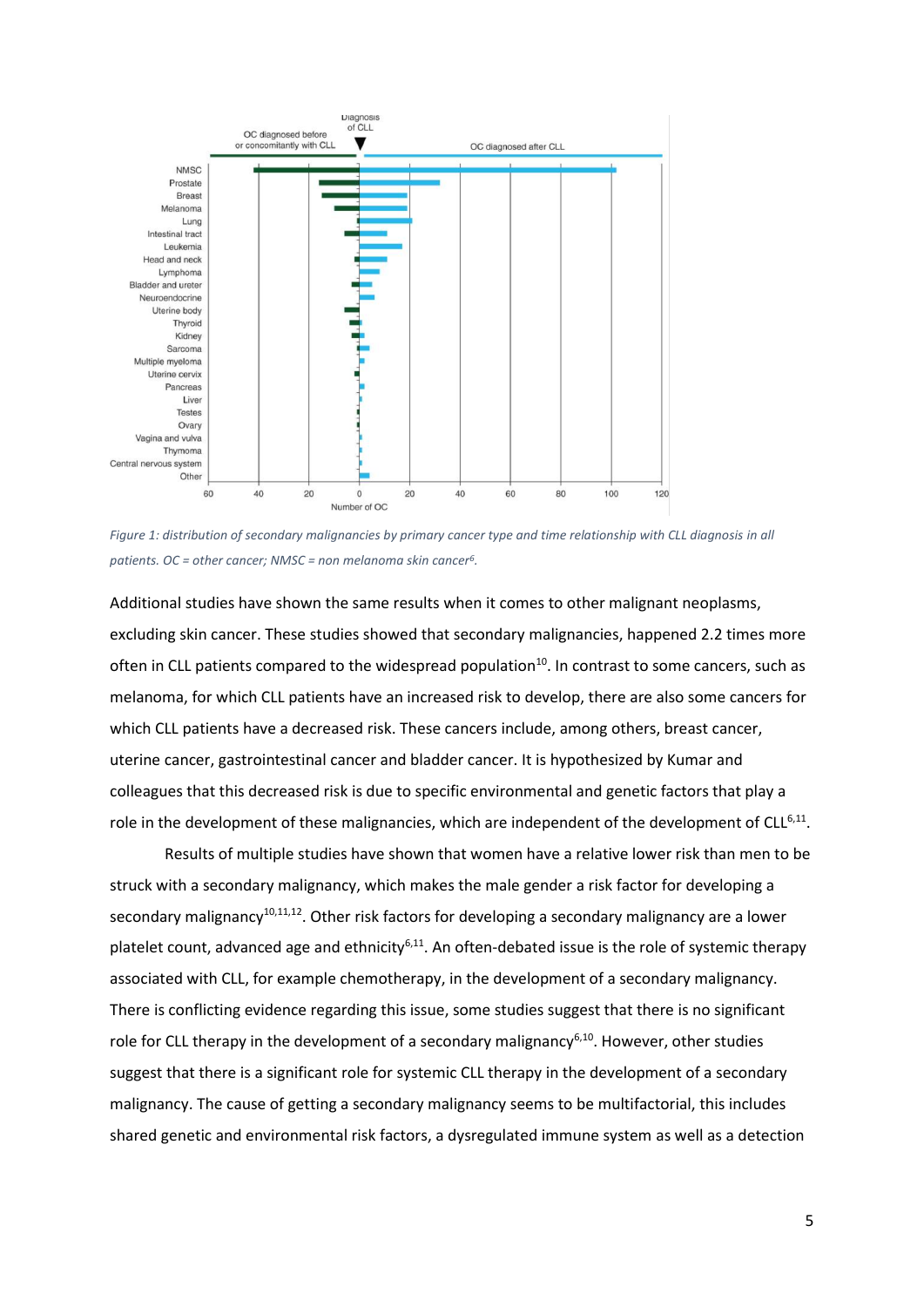bias. Since CLL patients have a higher frequency of going to the hospital for their controls, potential secondary malignancies will be detected sooner $^{11}$ .

The development of a secondary malignancy in CLL influences the survival of CLL patients. A study by Falchi and colleagues showed that CLL patients who also have a secondary malignancy, have a median survival of 22.9 years. However, it is important to notice that in nearly half of the cases, the secondary malignancy was the cause of death. The same study showed that CLL patients without a secondary malignancy have a median survival of 16.2 years<sup>6</sup>. Another study by Kyasa and colleagues showed that in CLL patients with a secondary malignancy, in 34% of the cases, the secondary malignancy was the cause of death<sup>13</sup>. As mentioned previously, the cause of developing a secondary malignancy seems to be multifactorial. Therefore, it is important to understand the CLL pathogenesis, since this mechanism might play an important role in the development of a secondary malignancy.

#### <span id="page-5-0"></span>CLL pathogenesis

In this paragraph, the main mechanism of CLL pathogenesis will be discussed, namely B-cell receptor (BCR) signaling and chronic antigen stimulation of the BCR, as well as the role of the immune system. It has been demonstrated, directly in patients with CLL, that the fundamental areas for CLL cell proliferation, are the secondary lymphoid organs. CLL cells form "pseudo follicles" in the lymph nodes, which are typical proliferation centers that copy normal B-cell follicles. In these areas, the CLL cells participate in molecular and cellular interactions, which mirror the molecular and cellular interactions of normal B-cells which develop in germinal centers in the course of adaptive immune responses. CLL cells are able to have interactions with T-cells and nurse-like cells, which gives rise to CLL cell activation. This CLL cell activation has a BCR and nuclear factor κB (NF-κB) gene signature. One of the gaps in our knowledge nowadays, about the CLL pathogenesis, is the fact that the exact mechanism that is fundamental for the activation of BCR signalling in CLL remains controversial<sup>14</sup>.

As shown in Figure 2, normal BCR signaling occurs when a proper BCR is formed on the surface of the cell. This is the case when the antibody part of the BCR couples with the heterodimer of CD79A and CD79B. This complete BCR can bind an antigen (both microbial and autoantigens) and start signal transduction. This signaling is basically moderated by the single Immunoreceptor Tyrosine-based Activation Motif (ITAM) motifs, these motifs can be found in the cytoplasmic tail of CD79A and CD79B and each ITAM carries two tyrosine residues. Even when there is no antigen present, the BCR passes on low-level 'tonic' signals, this type of signaling is crucial for the survival of all mature B-cells. However, the presence of an antigen causes gathering of the BCR on the plasma membrane of the B-cell. This aggregation leads to the quick phosphorylation of the tyrosine residues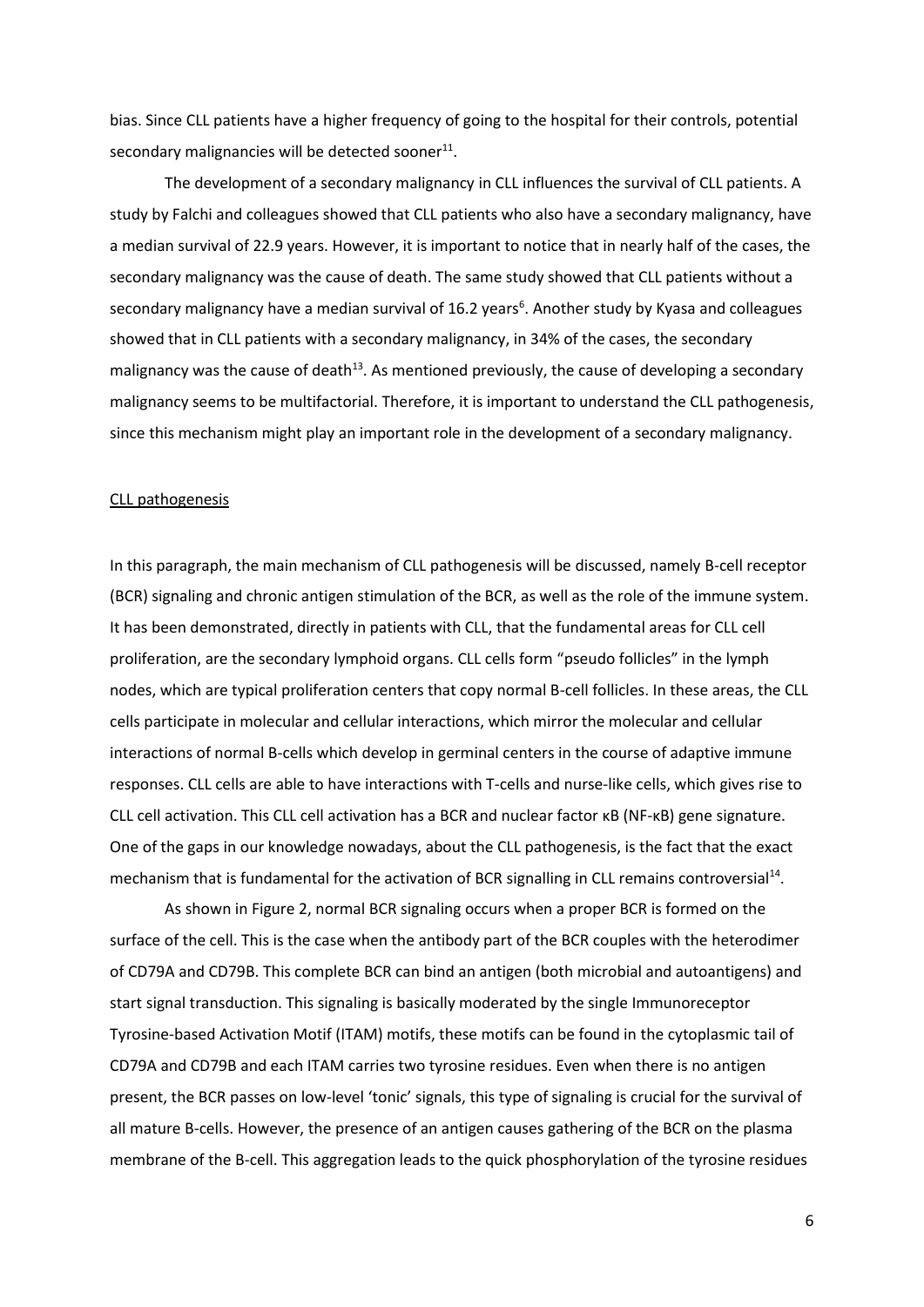of the CD79A and CD79B ITAMs. This phosphorylation is done by SFKs, the phosphorylated ITAMs are then able to engage SYK kinase via its SH2 domain which can bind dually phosphorylated ITAMs, which will result in SYK activation. Then, this active BCR signalosome is able to engage a lot of adaptor proteins (BLNK and BTK) and additional kinases (PI3K). Eventually, antigen-stimulated BCR activation recruits several signaling cascades to modify differentiation, proliferation and survival of Bcells. For example, the calcium signaling, and subsequent activation of NF-κB is a pathway that is used by B-cells to conserve their viability<sup>15</sup>.



*Figure 2: BCR signaling pathway<sup>16</sup> .*

Besides antigen-dependent signaling of the BCR, autonomous signalling can also take place. This happens when two CLL BCRs engage each other which also leads to BCR activation. In other words, the BCR can also be activated in the absence of antigens. Eventually, the activation of CLL BCRs, either antigen-dependent or antigen-independent, leads to the proliferation of CLL cells which is important in the pathogenesis of CLL $14,16$ . There is clear evidence that the BCR is crucial for survival and proliferation of malignant B-cells. This evidence is derived from studies which show that there is an essential superior signaling activity of the BCR in CLL, this type of signaling is called chronic active BCR signaling, which leads to the essential activation of the NF-KB and PI3K pathways<sup>17,18</sup>. Chronic signaling of the BCR can be a consequence of auto-aggregation of BCRs. Auto-aggregation of BCRs occurs when the CLL-derived immunoglobulin variable domain sequences bind to the self-epitopes in the variable domains of other BCRs that are close by<sup>18</sup>. So, as explained previously BCR signaling plays a crucial role in CLL pathogenesis, eventually leading to tumor progression.

Elaborating on the role of the immune system in the pathogenesis of CLL, in the CLL microenvironment, there is an important role for the interaction of B-cells with T-cells. Moreover, the dynamics of the T-cell subsets have changed in CLL patients. Studies have shown that CLL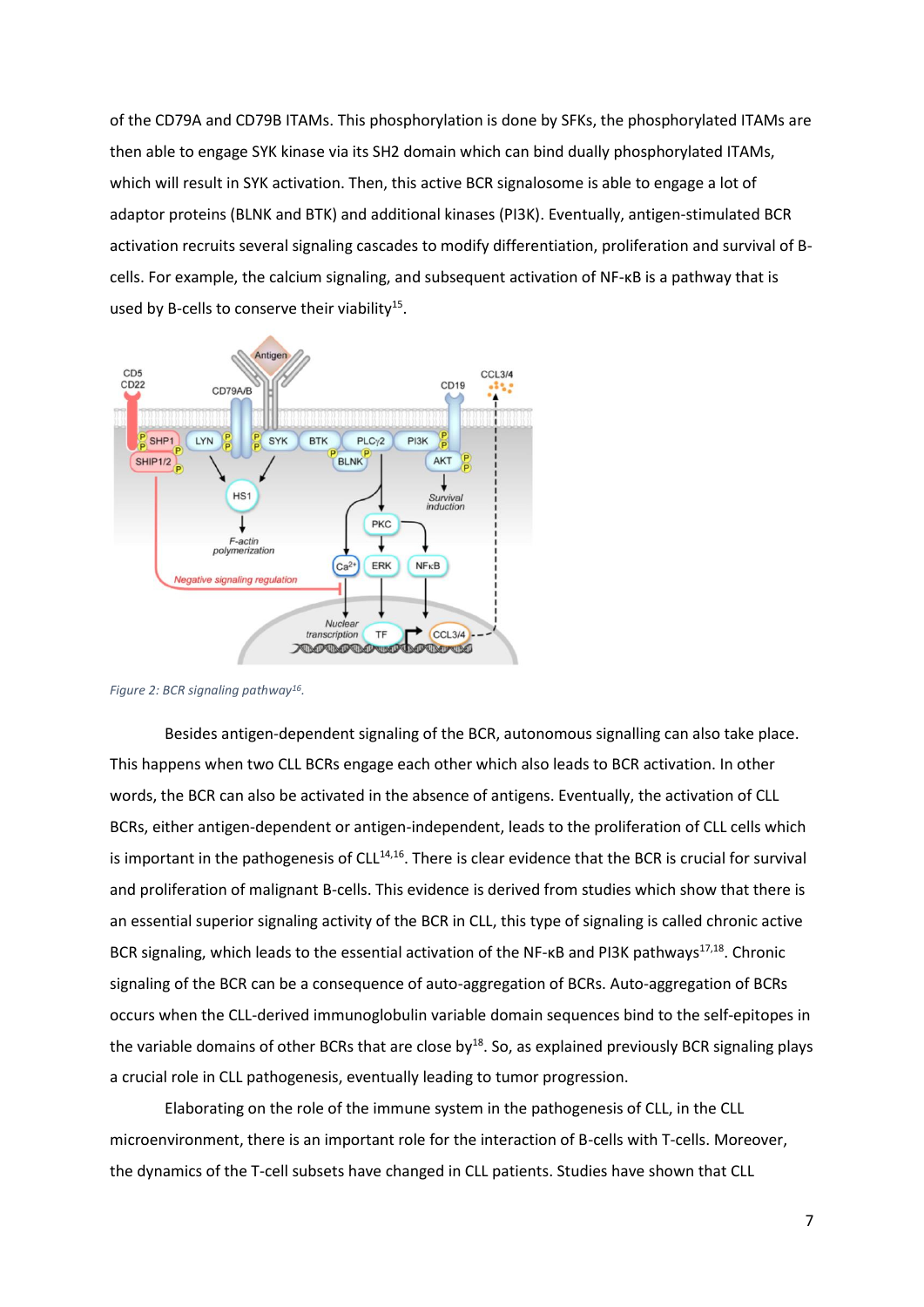patients who have not received any treatment, have higher T-cell numbers and that these T-cells are oligoclonal, which is probably due to chronic antigen stimulation $17$ . Other studies have shown that these higher T-cell numbers are due to a higher number of the CD4<sup>+</sup> T-helper cell subset, and that there is mostly an enhancement of effector and memory CD4<sup>+</sup> T-cells. But, there also seems to be a loss of naïve CD4<sup>+</sup> T-cells. Moreover, the CD4<sup>+</sup> T-cells of healthy individuals are thought to be less activated, compared to the CD4<sup>+</sup> T-cells of CLL patients. Nevertheless, studies have also shown that the T-cells of CLL patients have a higher expression of multiple inhibitory receptors and that there is a loss in the functional capacity of the T-cells, which results in an exhaustion phenotype. Besides the elevated numbers of CD4<sup>+</sup> T-cells, there are also elevated numbers of regulatory T-cells in CLL patients, which probably dampens the immune response. For the last subset of T-cells, the CD8<sup>+</sup> Tcells, studies have shown that it is most likely that the CD8<sup>+</sup> T-cells are able to recognize tumor specific antigens. However, despite this ability to recognize the antigens, the CD8<sup>+</sup> T-cells fail to respond and control disease, probably due to their functional exhaustion. A common feature of CD4<sup>+</sup> and CD8<sup>+</sup> T-cells in CLL is an effect that seems to be caused by the malignant CLL cells, namely the incapacity to form working synapses with CLL cells<sup>19</sup>. Next to these effects of CLL on the T-cells, the CLL lymphocytes are also able to kill plasma cells during cell-cell contact<sup>20</sup>. However, whether these effects also have an influence on the development of a secondary malignancy in CLL patients is not known.

#### <span id="page-7-0"></span>Genetic abnormalities and treatments in CLL

Besides the immune dysregulation in CLL, it has been widely confirmed that CLL maintains a high level of genetic mutability<sup>3</sup>. This high level of genetic mutability might also play a role in the development of secondary malignancies. More than 80% of the CLL patients show chromosomal abnormalities, the most common chromosomal abnormalities are deletions on 6q (del(6q)), del(11q), del(13q), del(17p) and trisomy  $12^{21}$ . Besides these chromosomal abnormalities, there can also be mutations in the IGHV genes. In 60% of the cases, IGHV genes are mutated and in 40% of the cases, IGHV genes are unmutated $^{22}$ . Some of these chromosomal abnormalities have demonstrated prognostic value, which is also the case for the IGHV mutational status. For example, del(17p), a deletion in this location includes most of the time band 17p13, and this is the band with the important tumor suppressor gene TP53. Next to 17p deletions, 4% to 37% of the CLL patients have a mutated form of TP53. Patients with a 17p deletion including deletion of the gene TP53, or patients with a TP53 mutation, have an inferior prognosis if they are treated with chemo-immunotherapy. The poor prognosis is due to the fact that these patients do not respond to genotoxic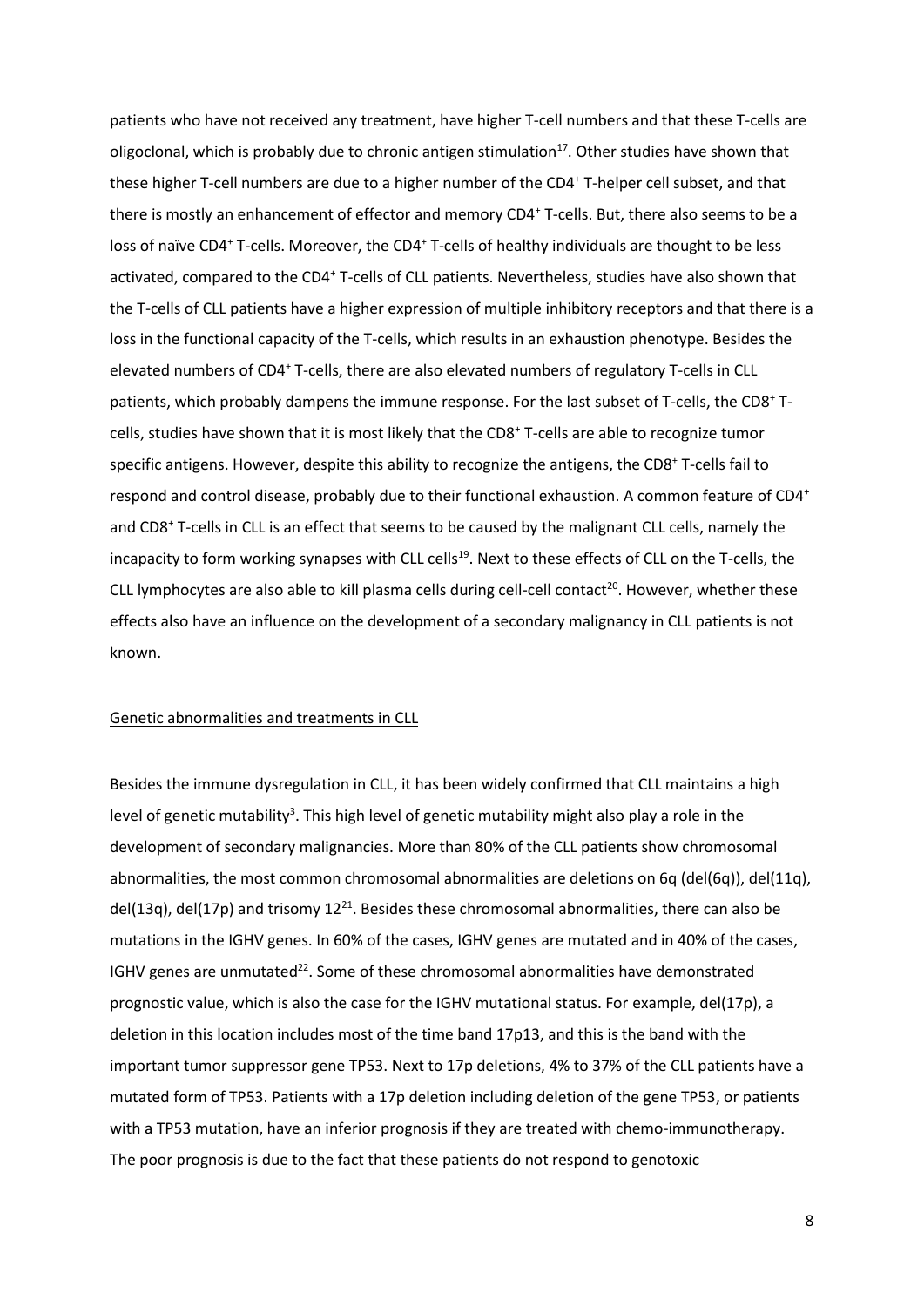chemotherapies, this resistance cannot be repressed by adding anti-CD20 antibodies, in other words, by treating the patients with chemo-immunotherapy<sup>2</sup>. Even though these patients do not respond to chemo-immunotherapy, the rise of chemo-immunotherapy has played an enormous role in the management of CLL<sup>23</sup>. Due to chemo-immunotherapy, there has been a rise from 67.5% to 87.9% in the 5-year survival of CLL patients<sup>24</sup>. With the use of chemo-immunotherapy, the majority of CLL patients face long-term survival and reach complete remission<sup>6</sup>. Patients who have 17p deletions or TP53 mutations have high-risk CLL, these patients have shown to respond to BCR-targeted treatment, which improves their outcome<sup>25</sup>. In the past few years, some new therapeutic agents have been accepted by the Food and Drug Administration (FDA), which has resulted in an adaptation of the way that CLL is managed. Nowadays, the focus is rather on newer targeted therapy, than standard chemo-immunotherapy<sup>11</sup>. Consequently, due to all these treatment advances, people live for quite some time with their disease which means that they are vulnerable for complications. These complications include, for example, the occurrence of secondary malignancies.

Due to the association between secondary malignancies and CLL, the aim of this study is to elaborate a hypothesis to explain biologically the association between CLL and secondary malignancies using clinical data from CLL patients with secondary malignancies at the University Medical Centre Groningen (UMCG). In this study, there will be focused on four hypotheses:

- 1. One of the most important factors in the development of a secondary malignancy in CLL patients is the immune dysregulation.
- 2. One of the most important factors in the development of a secondary malignancy in CLL patients is the chronic signaling of the BCR.
- 3. One of the most important factors in the development of a secondary malignancy in CLL patients is the genetic abnormalities.
- 4. One of the most important factors in the development of a secondary malignancy in CLL patients is the treatment with systemic therapy.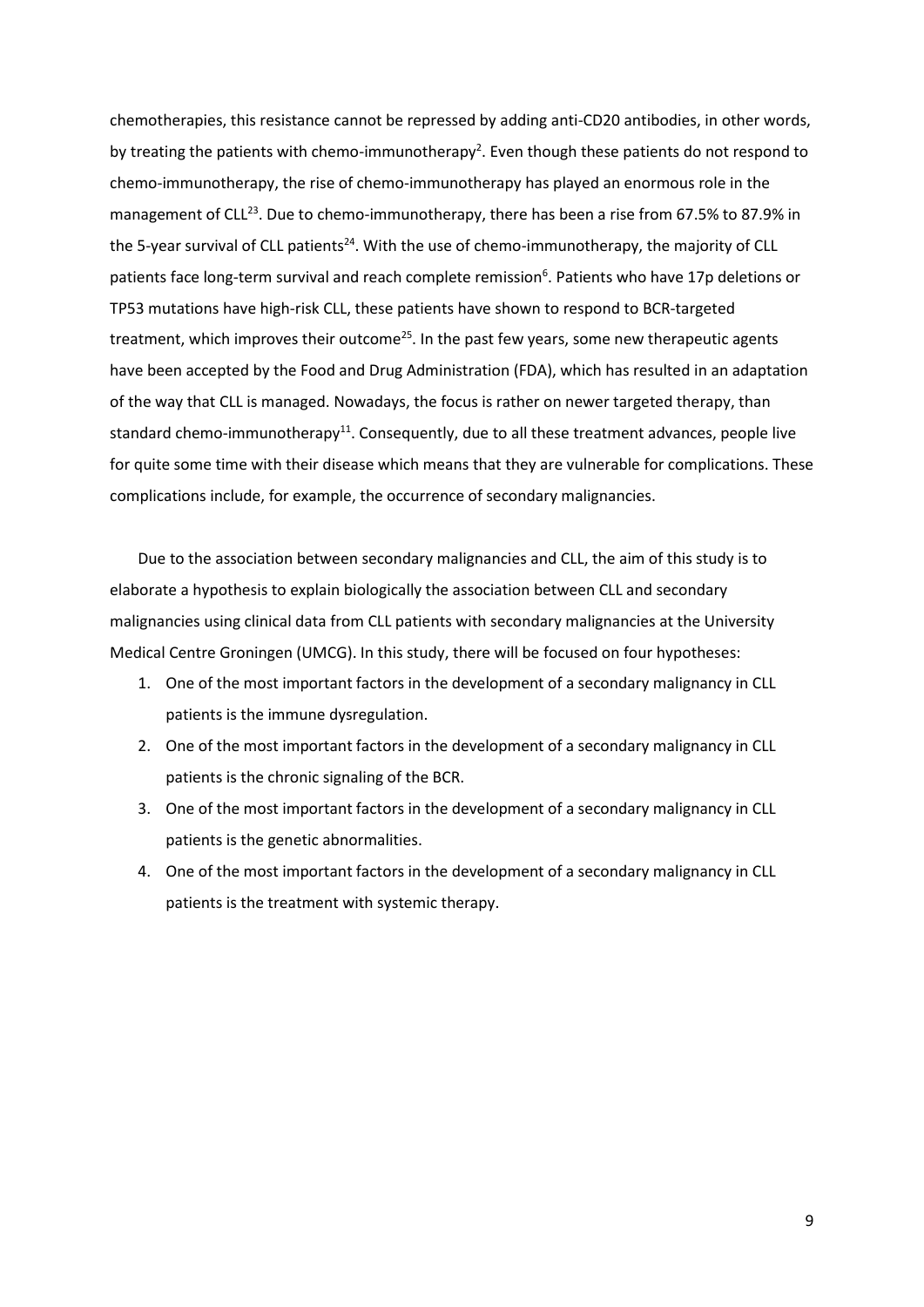#### <span id="page-9-0"></span>**MATERIALS & METHODS**

After reviewing the patient database at the UMCG (epic), patients were selected based on being diagnosed with both, CLL and another malignancy or other malignancies. Variables related to the patient, disease and other malignancies were collected:

The following information about the patients was collected: birth date, age at time of the study, sex, presence of co-morbidities, date of last contact with the UMCG, enrollment in Oncolifes (a databank with data and body material of cancer patients) and, if applicable, date of death and cause of death.

The following information about the CLL was collected: date of diagnosis, age at time of CLL diagnosis, disease stage (both Rai stage and Binet stage), genetic aberrations, IGHV mutational status, karyotype, FISH, current status of CLL and if applicable, date and type of treatment.

The following information about the secondary malignancy of CLL patients was collected: date of diagnosis, histologic type of secondary malignancy, genetic aberrations and current state of the malignancy.

The data was organized and therefore, the secondary malignancies were divided in three categories: skin malignancies, solid tumors and hematological malignancies. To look at the influence of treatment on the development of a secondary malignancy, the date of CLL diagnosis was compared to the date of diagnosis of the secondary malignancy, then, these dates were also compared to the date of first treatment with systemic therapy for CLL, if this was applicable to the patient. In order to compare the data from this study about CLL patients with a secondary malignancy, to data from previous study with CLL patients without a secondary malignancy, PubMed was searched. Using search terms as ''genetics in CLL patients" and "genetics AND CLL" papers were selected to compare the results from this study to results from previous studies. Using the same method, papers were also selected in order to compare the data from this study about the influence of treatment, to the data of other studies. Hence, search terms as "treatment AND CLL AND secondary malignancies" were used.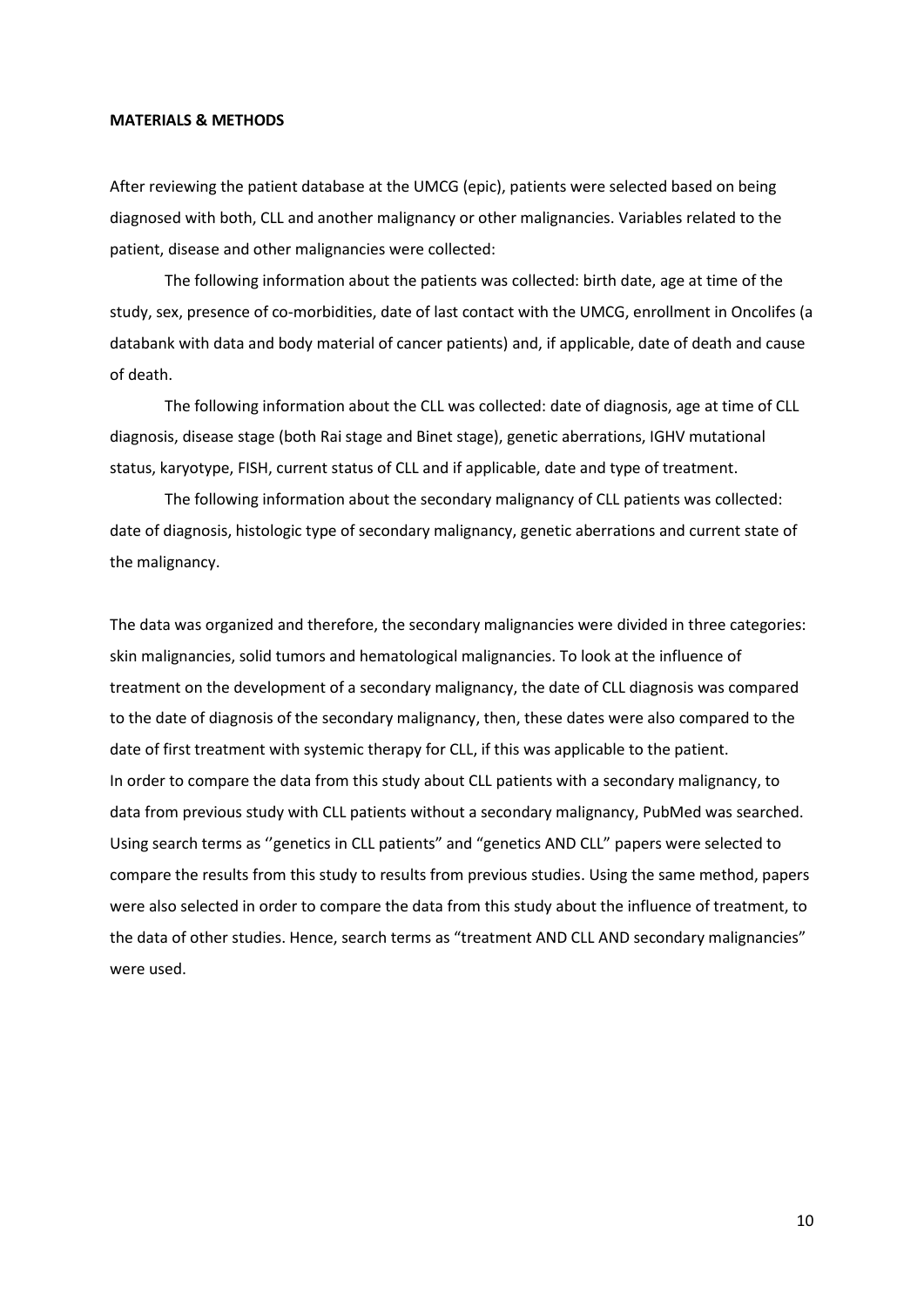### <span id="page-10-0"></span>**RESULTS**

Data was collected from 84 patients with CLL and other cancer(s). From these 84 patients, 22 were female (26,2%) and 21 had died at the time of analysis (25%).

The patients were divided into two groups, patients ≤65 and patients >65 at the time of CLL diagnosis. Forty-two patients (50%) were 65 years or younger at the time of CLL diagnosis and 42 patients (50%) were older than 65 years at the time of CLL diagnosis. The mean age of the patients ≤65 was 55,1 years and the mean age of patients >65 was 77,1 years.

All of the included patients had at least one other malignancy. Thirty-two patients also had a third malignancy (38,1%), and 8 patients had a fourth malignancy (9,5%) (Table 1).

#### *Table 1: Overview of the patient characteristics.*

| Patient characteristics              | n (%)      |
|--------------------------------------|------------|
| Total number of patients             | 84         |
| Female                               | 22 (26,2%) |
| Dead                                 | 21 (25%)   |
| Group 1: age $\leq 65$               | 42 (50%)   |
| Mean age group 1                     | 55,1       |
| Group 2: $age > 65$                  | 42 (50%)   |
| Mean age group 2                     | 77,1       |
| Third malignancy                     | 32 (38,1%) |
| Fourth malignancy                    | 8(9,5%)    |
| Secondary malignancy after treatment | 25 (29,8%) |
|                                      |            |

Fifty-six of the 84 patients (66,7%) developed a secondary malignancy without having received any treatment at all. Twenty-five of 84 patients (29,8%) developed a secondary malignancy after having received treatment (Table 1) (Figure 3). For the other 3 patients there was not enough data to comment on this.



*Figure 3: Influence of systemic therapy on the development of a secondary malignancy in CLL patients. N=84 patients, from 3 patients there was no data available.*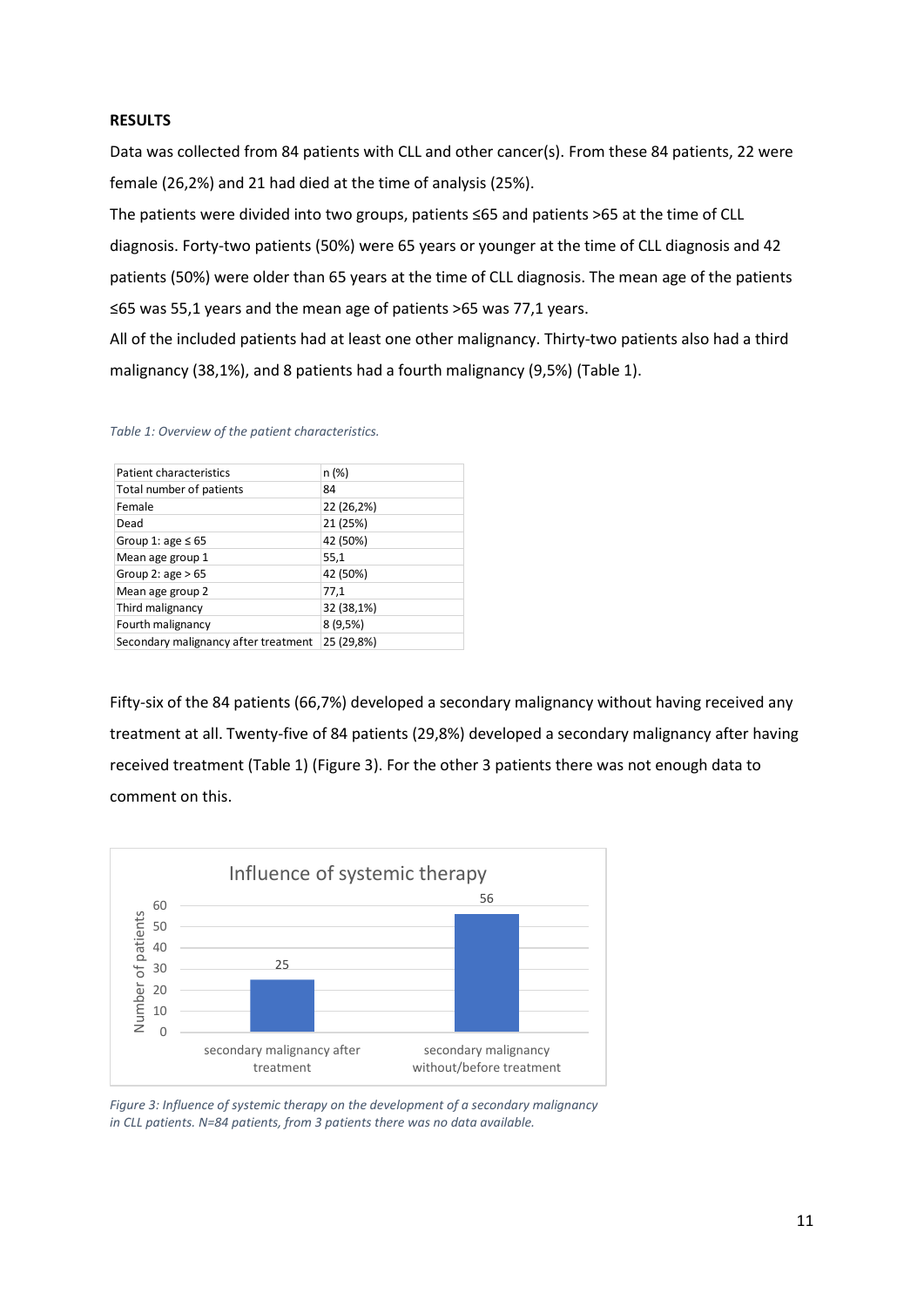The secondary, third and fourth malignancies were divided into three groups, based on the type of malignancy: skin malignancies, solid tumors and hematological cancers. From the secondary malignancies, 42 patients had a skin malignancy (50%), 35 patients had a solid tumor (41,7%) and 7 patients had another hematological malignancy (8,3%).

From the 25 patients that developed a secondary malignancy after they had received CLL treatment (Table 1), 13 developed a skin malignancy (52%), 10 developed another solid tumor (40%) and 2 developed another hematological malignancy (8%).

Analyzing the influence of genetic aberrations in CLL on the development of a secondary malignancy. Data showed that from all 84 patients with a secondary malignancy, 49 carried genetic aberrations (58,3%) in their CLL cells. In 8 patients no genetic aberrations were found (9,5%) and for the other 27 patients, no data was available.

To elaborate on the influence of the genetic aberrations in CLL cells on the development of a secondary malignancy, there was looked at which genetic aberrations occurred in CLL and the type of secondary malignancy that the patient had. Data showed that 23 of the 42 patients with a skin malignancy as secondary malignancy carried genetic aberrations in their CLL cells. This was also the case for 22 of the 35 patients with another solid tumor as secondary malignancy and for 4 of the 7 patients with a hematological malignancy as secondary malignancy. Data showed that del(13q) and trisomy 12 were the most common genetic aberrations in CLL patients with a secondary malignancy, this was seen 30 and 13 times respectively (Table 2) (Figure 4).

*Table 2: Overview of the information available about the secondary malignancy in CLL patients. Information about the type of secondary malignancy, the treatment requirements of CLL and the presence of genetic aberrations in CLL.*

|                          |                           |          |                                                                                         | Genetic aberrations in CLL cells |  |                                       |         |  |
|--------------------------|---------------------------|----------|-----------------------------------------------------------------------------------------|----------------------------------|--|---------------------------------------|---------|--|
| Secondary malignancy     | Number of patients (n=84) |          | Diagnosed after CLL treatment (n=25) Number of patients with genetic aberrations (n=49) | del(13q)                         |  | trisomy 12 del(11g) ATM del(17p) TP53 |         |  |
| Skin malignancy          | 42 (50%)                  | 13 (52%) | 23 (46.9%)                                                                              |                                  |  |                                       |         |  |
| Solid tumor              | 35 (41.7%)                | 10 (40%) | 22 (44.9%)                                                                              |                                  |  |                                       |         |  |
| Hematological malignancy | 7(8.3%)                   | 2(8%)    | 4 (8,2%)                                                                                |                                  |  |                                       |         |  |
|                          |                           |          |                                                                                         |                                  |  | 30 (35,7%) 13 (15,5%) 10 (11,9%)      | 7(8,3%) |  |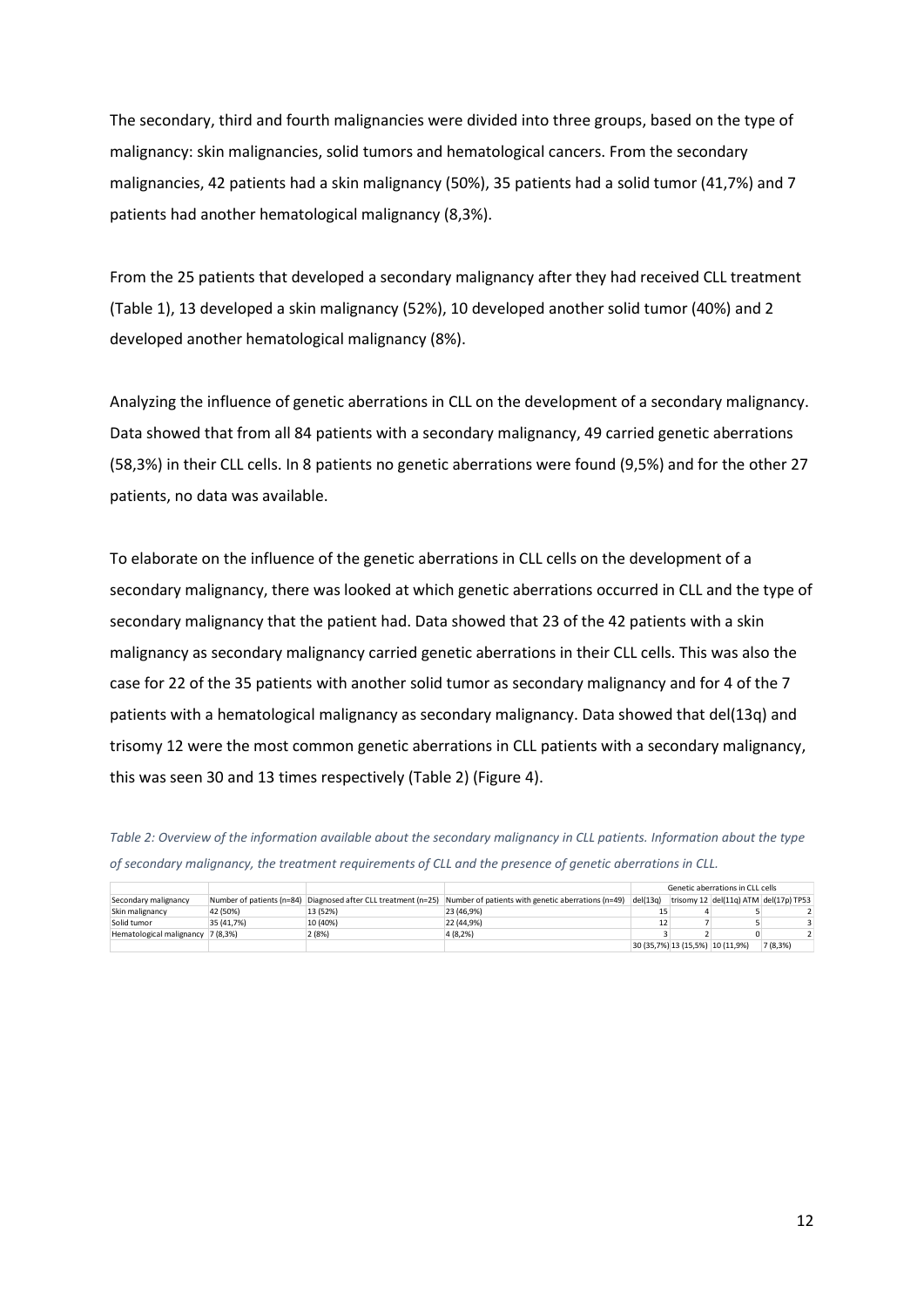

*Figure 4: Influence of genetic abnormalities on the development of a secondary malignancy in CLL patients. N=49 patients with genetic aberrations.* 

As mentioned previously, there were 32 patients with a third malignancy. From these patients, 18 patients had a skin malignancy (56,3%), 13 patients had a solid tumor (40,6%) and 1 patient had another hematological malignancy (3,1%). Moreover, 13 patients from the 25 patients who developed a secondary malignancy after having received treatment (Table 1), also developed a third malignancy. From this group of patients, 10 developed a skin malignancy (76,9%), 2 another solid tumor (15,4%) and 1 another hematological malignancy (7,7%) (Table 3) (Figure 5).

*Table 3: Overview of the information available about the third malignancy in CLL patients. Information about the type of third malignancy, the treatment requirements of CLL and the presence of genetic aberrations in CLL.*

|                                     |            |            |                                                                                                                               | Genetic aberrations in CLL cells |           |         |                                       |
|-------------------------------------|------------|------------|-------------------------------------------------------------------------------------------------------------------------------|----------------------------------|-----------|---------|---------------------------------------|
| Third malignancy                    |            |            | Number of patients ( $n=32$ ) Diagnosed after CLL treatment ( $n=13$ ) Number of patients with genetic aberrations ( $n=19$ ) | del(13q)                         |           |         | trisomy 12 del(11g) ATM del(17p) TP53 |
| Skin malignancy                     | 18 (56.3%) | 10 (76.9%) | 11 (57.9%)                                                                                                                    |                                  |           |         |                                       |
| Solid tumor                         | 13 (40.6%) | 2(15.4%)   | 7 (36.8%)                                                                                                                     |                                  |           |         | <sup>n</sup>                          |
| Hematological malignancy $ 1(3,1) $ |            | 1 (7,7%)   | 1(5,3%)                                                                                                                       |                                  |           |         |                                       |
|                                     |            |            |                                                                                                                               | 8 (25%)                          | 4 (12,5%) | 3(9,4%) |                                       |



*Figure 5: Influence of systemic therapy on the development of a secondary malignancy in CLL patients. N=32 patients with a third malignancy*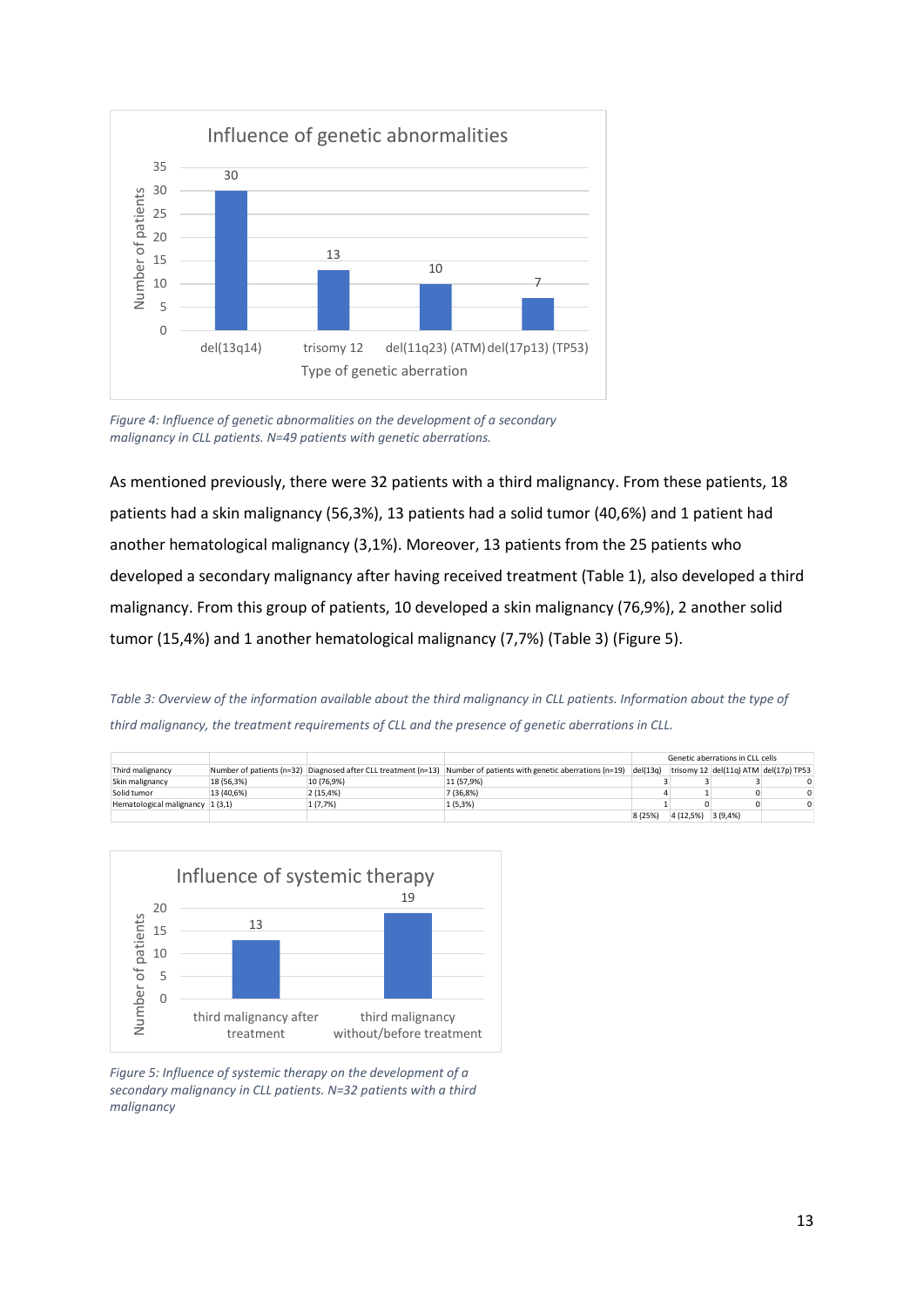Genetic aberrations were present in 19 patients with a third malignancy (59,4%), 5 patients did not carry any genetic aberrations and from 8 patients there was not enough data available. Data showed that 11 of the 18 patients with a skin malignancy as third malignancy carried genetic aberrations in their CLL cells. This was also the case for 7 of the 13 patients with another solid tumor as third malignancy and for the 1 patient with a hematological malignancy as third malignancy. In the group of patients with a third malignancy, del(13q) was still the most common genetic aberration, followed by trisomy 12, seen 8 and 4 times respectively (Table 3) (Figure 6).



*Figure 6: Influence of genetic abnormalities on the development of a secondary malignancy in CLL patients. N= 19 patients with genetic aberrations (not all patients carried one of the most common genetic aberrations).*

As mentioned previously, there were 8 patients with a fourth malignancy. From these patients, 5 patients had a skin malignancy (62,5%), 2 patients had a solid tumor (25%) and 1 patient had another hematological malignancy (12,5%). The data showed that 4 patients, of the 25 patients who developed a secondary malignancy after having received treatment (Table 1), also developed a fourth malignancy and these were all skin malignancies. From the 8 patients with a fourth malignancy, 4 carried genetic aberrations in their CLL cells, 3 did not and from 1 patient there was not enough data. Interestingly, none of the patients with a fourth malignancy carried the genetic aberration of del(13q) which was the most common genetic aberration in patients with a secondary and third malignancy (Table 4).

*Table 4: Overview of the information available about the fourth malignancy in CLL patients. Information about the type of fourth malignancy, the treatment requirements of CLL and the presence of genetic aberrations in CLL.*

| Fourth malignancy                     | Number of patients (n=8) | Diagnosed after CLL treatment (n=4) | Number of patients with genetic aberrations (n=4) |
|---------------------------------------|--------------------------|-------------------------------------|---------------------------------------------------|
| Skin malignancy                       | 5 (62,5)                 | 4 (100%)                            | 3 (75%)                                           |
| Solid tumor                           | 2 (25%)                  |                                     | $0(0\%)$                                          |
| Hematological malignancy $ 1(12,5\%)$ |                          |                                     | 1 (25%)                                           |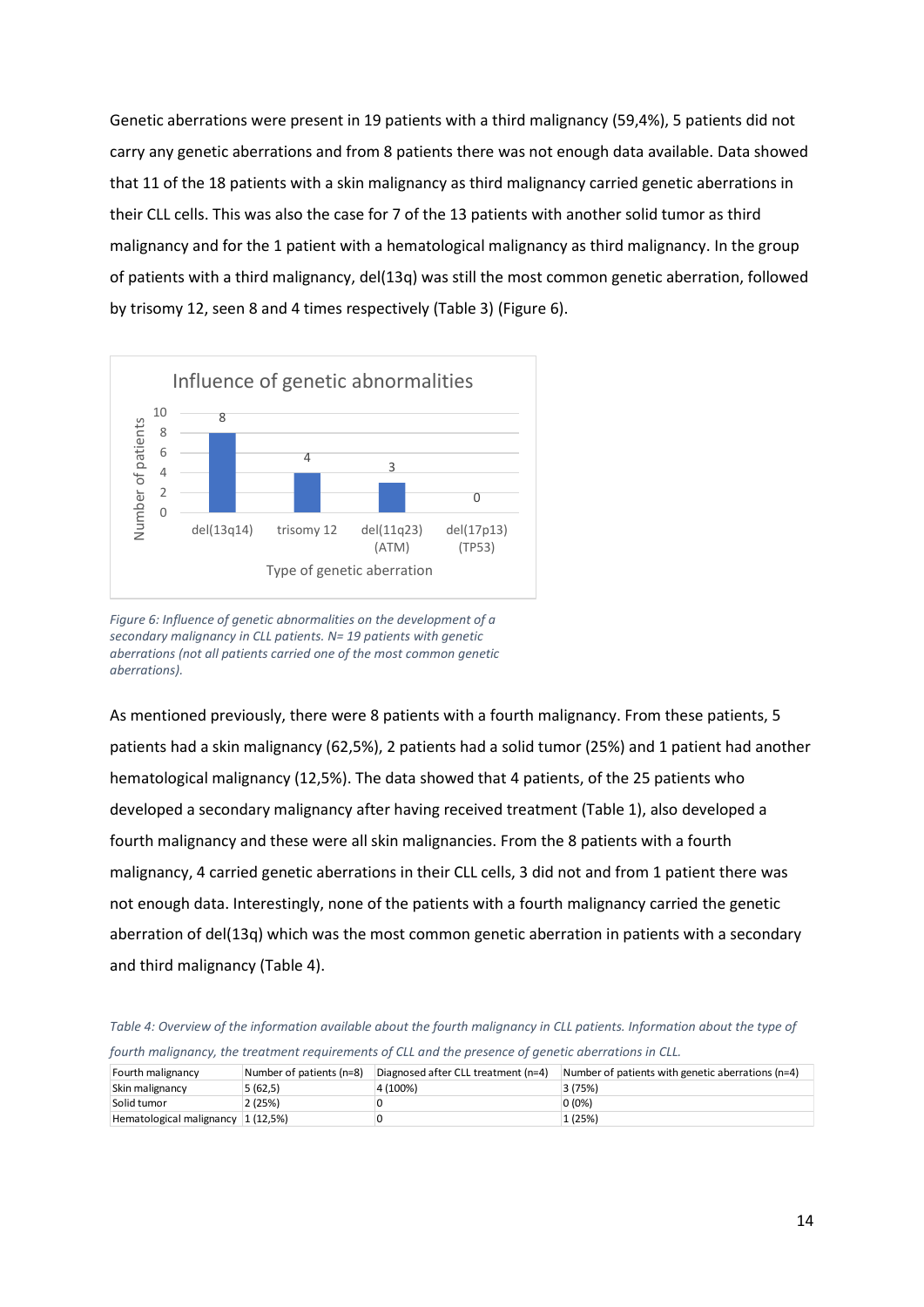#### <span id="page-14-0"></span>**DISCUSSION**

The aim of this study was to elaborate a hypothesis about the mechanism(s) to develop secondary malignancies in CLL patients from the analysis of CLL patient data from the UMCG register. Using the data that was collected after reviewing the patient database at the UMCG, our results confirm what has already been found in the literature. It was confirmed that males have a higher tendency of developing secondary malignancies than women, since only 26,2% of the patients was female<sup>10</sup>. It was also confirmed that younger patients with CLL are at a higher risk of developing a secondary malignancy since 50% of the patients was younger than 65 years<sup>12</sup>. So, this data suggests that a younger age at the time of CLL diagnosis, as well as the male gender are risk factors for developing a secondary malignancy. However, there are also studies that suggest that an advanced age at the time of CLL diagnosis is a risk factor for developing a secondary malignancy<sup>6,11</sup>.

One hypothesis in this study stated that one of the most important factors in the development of a secondary malignancy in CLL patients is the occurrence of genetic abnormalities. The most common genetic aberrations in CLL patients without a secondary malignancy include del(13q14), trisomy 12, del(11q23) (ATM) and del(17p13), which is the same as results of this study show in CLL patients with a secondary malignancy. Moreover, in this study, there were only 10 patients, from the 49 who carried genetic aberrations, that did not carry either del(13q14) or trisomy 12. This is probably a result of del(13q14) and trisomy 12 being seen as early driver mutations in the development of CLL. Based on the results of this study, it would be likely that genetic aberrations play an important role in the development of a secondary malignancy, because genetic aberrations occur in more than half of the patients. However, comparing these results to the occurrence of genetic aberrations in CLL patients without a secondary malignancy showed that there is not much of a difference. A study by Puiggros et al. showed that del(13q14) is the most common genetic abnormality in CLL patients with an occurrence of >50%, this study showed an occurrence of 35,7%. It was also shown by Puiggros et al. that trisomy 12, del(11q23) (ATM) and del(17p13) occurred in 10- 20%, 5-20% and 3-8% of the cases respectively. This study showed that trisomy 12, del(11q23) (ATM) and del(17p13) occurred in 15,5%, 11,9% and 8,3% of the cases respectively. So, the results from this study correspond to the results of the study by Puiggros et al. $^{21}$ .

So, from these results there can be concluded that the genetic abnormalities in CLL patients with a secondary malignancy do not differ from the genetic abnormalities in CLL patients without a secondary malignancy, moreover, in the case of del(13q14) the genetic abnormality is even less common. It is not likely that a mechanism caused by the genetic aberrations plays a pivotal role in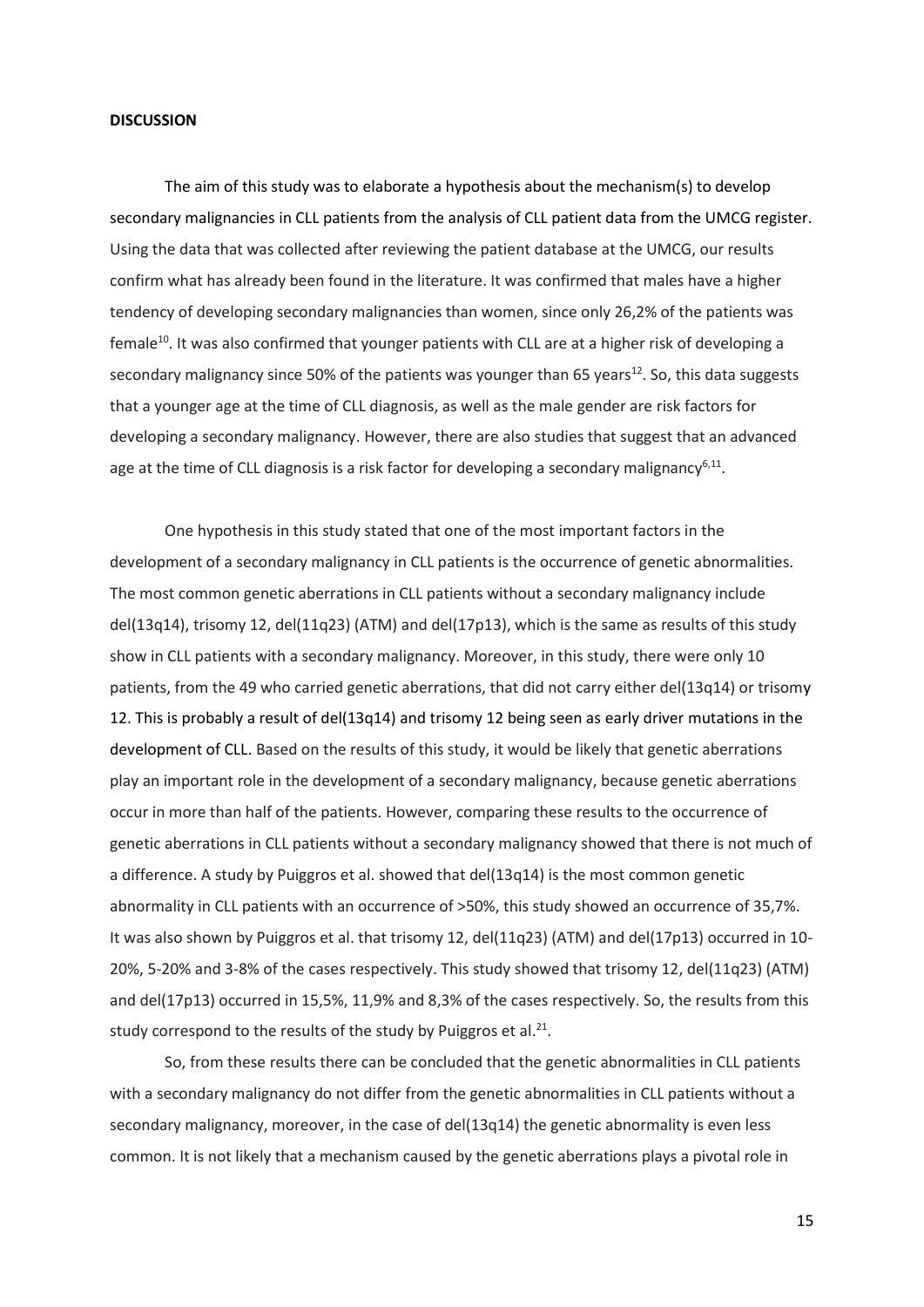the development of the secondary malignancy. Therefore, there can be concluded that the occurrence of genetic abnormalities, probably is not enough in the development of the secondary malignancy in CLL patients. Unfortunately, a limitation of this study was the fact that for 32,1% of the patients there was no data available about genetic abnormalities in their CLL cells. So, in order to be sure, future research in larger patient cohorts is needed.

Another hypothesis in this study stated that one of the most important factors in developing a secondary malignancy in CLL patients was the use of systemic therapy as treatment. Results showed that 29,8% of the patients developed a secondary malignancy after having received treatment, in the form of systemic therapy, for their CLL. However, 66,7% of the patients developed a secondary malignancy without having received any treatment. As explained previously, earlier studies generated controversial results about the influence of treatment on the development of secondary malignancies in CLL patients. A study by Tsimberidou et al. showed that 14,8% of the CLL patients with a secondary malignancy developed this secondary malignancy after having received treatment<sup>10</sup>, which is less than the results from this study show. However, another study by Benjamini et al. showed that 28% of the CLL patients with a secondary malignancy developed this secondary malignancy after having received treatment<sup>26</sup>, which is in concordance with the results from this study. Nevertheless, from these results there can be concluded that treatment in the form of systemic therapy is probably not one of the most important factors in the development of a secondary malignancy in CLL patients. In order to be sure, future research should focus on a larger patient population and distinguish between several types of systemic therapies.

So, since genetic abnormalities and systemic therapy do not seem to have a pivotal role in the development of secondary malignancies in our cohort. Next, there will be focused on the other two hypotheses, immune dysregulation and chronic stimulation of the BCR. Unfortunately, due to the covid-19 pandemic, the means to test these hypotheses were not available. Therefore, an experimental set-up for future research in order to test these hypotheses will be given.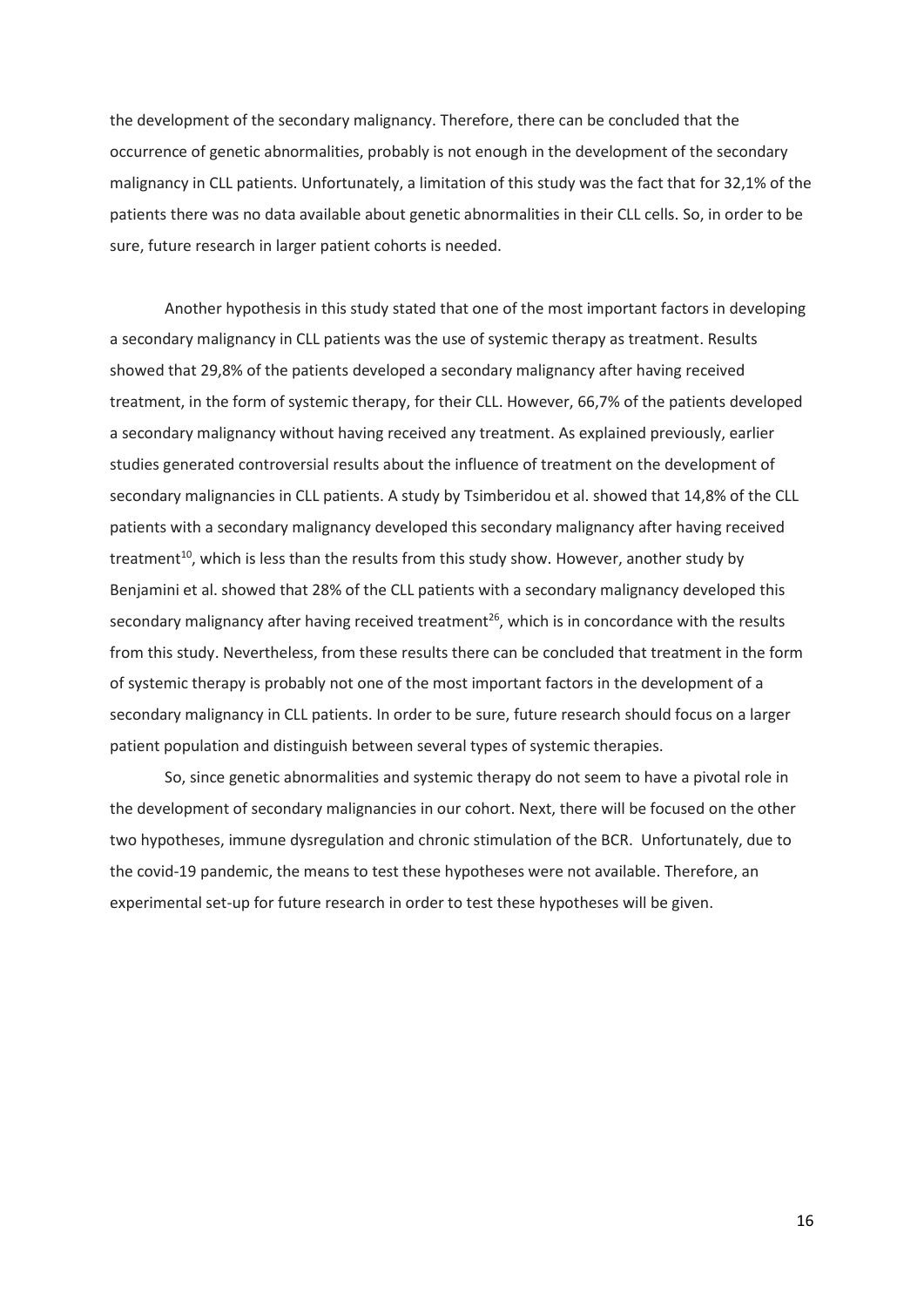#### <span id="page-16-0"></span>**FUTURE RESEARCH**

<span id="page-16-1"></span>Hypothesis 1: "One of the most important factors in the development of a secondary malignancy in CLL patients is immune dysregulation"

To test the first hypothesis, the following questions should be answered.

- What are the differences in immune dysregulation between CLL patients with and without a secondary malignancy?
- Are there specific markers of the immune system (numbers and/or function) at the time of CLL diagnosis, which could be predictors for developing a secondary malignancy in CLL patients?
- If there are specific markers, then could the flow panel be expanded at the time of diagnosis to predict the patients that are at risk for developing a secondary malignancy?

In order to answer these questions, the following experiments could be performed:

The data that will be generated from the following experiments, from both CLL patients with and without secondary malignancies should be compared each other.

Draxler et al. presented a new protocol in two 15-color antibody panels for flow cytometry. Both, information regarding the phenotype and the functionality of the identified subsets (innate immune cells and T-cell subsets) can be obtained. There was stated that the information for each cell population covers maturation, activation, migration, responsiveness to cytokine signaling, as well as direct cellular interactions. The protocol was optimized for RBC-lysed human whole blood as well as for peripheral blood mononuclear cells (PBMCs)<sup>27</sup>. So, in order to study the differences in immune dysregulation between CLL patients with and without a secondary malignancy, blood samples have to be collected from these patients. Then, the protocol as described by Draxler et al. has to be followed which will result in samples that can be used for immunophenotyping. Using immunophenotyping, both myeloid and lymphoid cell population will be studied in order to map the innate immune response as well as the T-cell response.

For phenotypic identification of the myeloid cell populations, there will be made use of SSC, as well as the markers CD33, CD123, CD14, CD16, HLA-DR, CD11c, CD141, and CD1c. Then, for the evaluation of cell activation, migration, function, and cell viability, there will be made use of additional markers. These markers are CD83, CD86, CCR4, CCR7, PD-L1, TNFR2, and Zombie Yellow for live/dead discrimination (Table 5).

17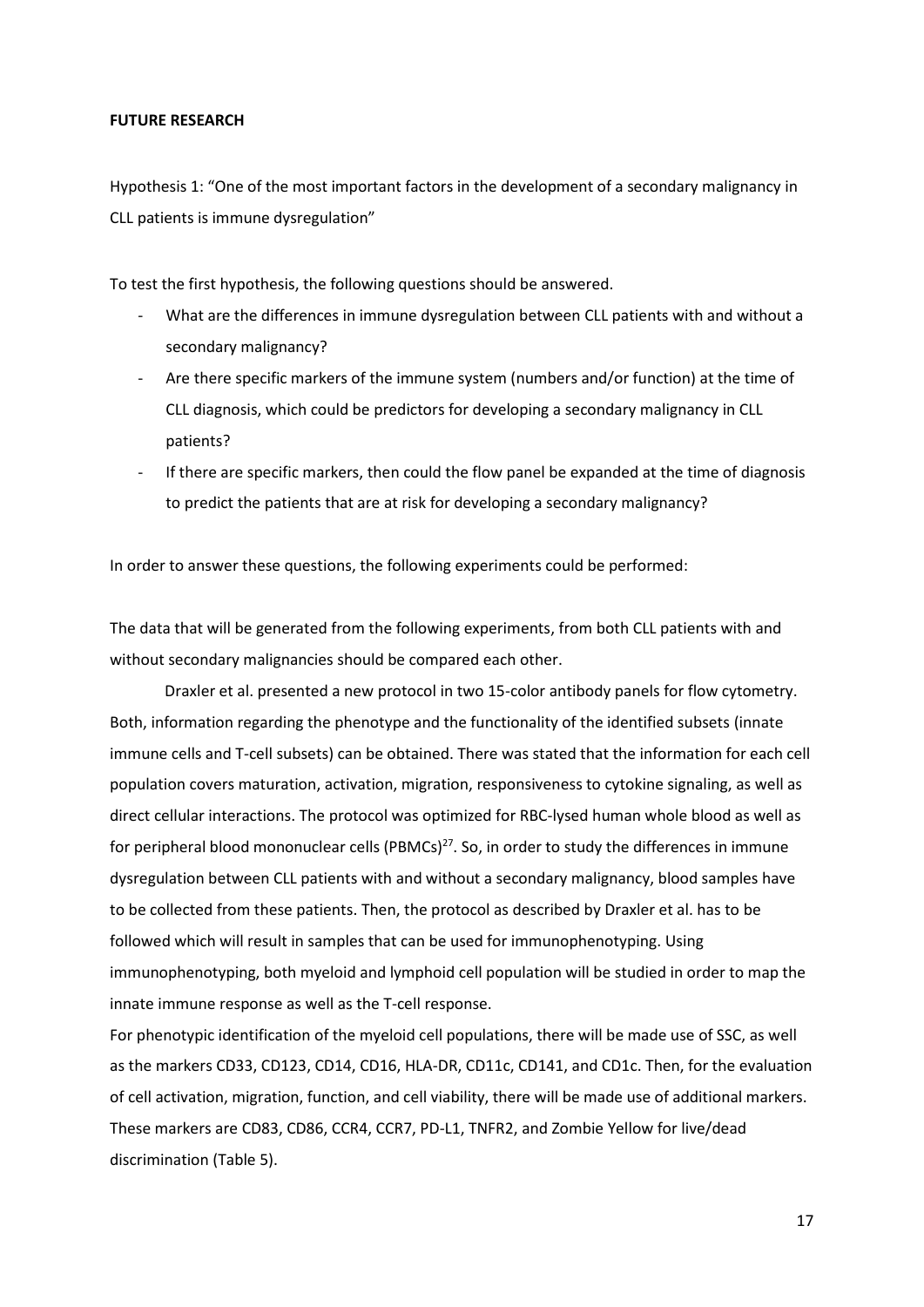*Table 5: Phenotyping (A) and functional assessment (B) of myeloid cell populations using SSC and surface markers in the myeloid cell population panel<sup>27</sup> .*

| A: MYELOID CELL POPULATIONS          |         |                   |                                                 |         |                  |           |          |          |
|--------------------------------------|---------|-------------------|-------------------------------------------------|---------|------------------|-----------|----------|----------|
|                                      |         |                   |                                                 |         |                  |           |          |          |
| $CD141 + cDC$                        | SSC low | $CD33+$           | $CD123-$                                        | $CD14-$ | $CD16-$          | $HLA-DR+$ | $CD11c+$ | $CD141+$ |
| $CDlc+$ <sub>c</sub> $DC$            | SSC low | $CD33+$           | $CD123-$                                        | $CD14-$ | $CD16-$          | $HLA-DR+$ | $CD11c+$ | $CD1c+$  |
| pDC                                  | SSC low | $CD33+$           | $CD123+$                                        | $CD14-$ |                  | $HLA-DR+$ | $CD11c-$ |          |
| Classical monocytes                  | SSC med | $CD33+$           | $CD123-$                                        | $CD14+$ | $CD16-$          | $HLA-DR+$ |          |          |
| Intermediate                         | SSC med | $CD33+$           | $CD123-$                                        | $CD14+$ | $CD16+$          | $HLA-DR+$ |          |          |
| monocytes                            |         |                   |                                                 |         |                  |           |          |          |
| Non-classical monocytes              | SSC med | $CD33+$           | $CD123-$                                        | $CD14-$ | $CD16+$          | $HLA-DR+$ |          |          |
| MO-MDSC                              | SSC med | $CD33+$           | $CD123-$                                        | $CD14+$ | $CD16+$          | $HLA-DR-$ |          |          |
|                                      |         |                   |                                                 |         |                  |           |          |          |
| B: MYELOID CELLS: FUNCTIONAL MARKERS |         |                   |                                                 |         |                  |           |          |          |
| Cell activation/maturation           |         | CD83              |                                                 |         | CD <sub>86</sub> |           | HLA-DR   |          |
| Cell migration                       |         | CCR4              |                                                 |         | CCR <sub>7</sub> |           |          |          |
| Inhibitory signaling                 |         | $PD-L1$           |                                                 |         |                  |           |          |          |
| Responsiveness to signaling          |         | TNFR <sub>2</sub> |                                                 |         |                  |           |          |          |
| Cell viability                       |         |                   | Zombie yellow for staining intracellular amines |         |                  |           |          |          |

For phenotypic identification of the lymphoid cell populations, there will be made use of SSC, as well as the markers CD3, CD4, CD8, CD56, CD25, and FoxP3. Then, for the evaluation of cell activation, migration, function, and cell viability, there will be made use of additional markers. These markers are CD45R0, CCR4, CCR7, PD-1, CD95, TNFR2, LAP, CTLA4, and Zombie Yellow for live/dead discrimination (Table 6)<sup>27</sup>.

*Table 6: Phenotyping (A) and functional assessment (B) of lymphoid cell populations using SSC and surface markers in the lymphoid cell population panel<sup>27</sup> .*

| A: LYMPHOID CELL POPULATIONS                 |                                                 |        |                                      |        |                  |          |  |  |
|----------------------------------------------|-------------------------------------------------|--------|--------------------------------------|--------|------------------|----------|--|--|
| $CD4+T$ cells                                | SSC low                                         | $CD3+$ | $CD56-$                              | $CD4+$ |                  |          |  |  |
| Treg                                         | SSC low                                         | $CD3+$ | $CD56-$                              | $CD4+$ | $CD25+$          | $FoxP3+$ |  |  |
| $CD8 + T$ cells                              | SSC low                                         | $CD3+$ | $CD56-$                              | $CD8+$ |                  |          |  |  |
| $CD8 + Teff$                                 | SSC low                                         | $CD3+$ | $CD56-$                              | $CD8+$ | $CD45R0+$        | $CCR7-$  |  |  |
| $CD8 + T$ mem                                | SSC low                                         | $CD3+$ | $CD56-$                              | $CD8+$ | $CD45R0+$        | $CCR7+$  |  |  |
| NK cells                                     | SSC low                                         | $CD3-$ | $CD56+$                              |        |                  |          |  |  |
| NKT cells                                    | SSC low                                         | $CD3+$ | $CD56+$                              |        |                  |          |  |  |
|                                              |                                                 |        |                                      |        |                  |          |  |  |
| <b>B: LYMPHOID CELLS: FUNCTIONAL MARKERS</b> |                                                 |        |                                      |        |                  |          |  |  |
| Cell activation/maturation                   |                                                 |        | CD45R0                               |        | CCR <sub>7</sub> |          |  |  |
| Cell migration                               |                                                 |        | CCR <sub>4</sub><br>CCR <sub>7</sub> |        |                  |          |  |  |
| Programmed cell death                        |                                                 |        | $PD-1$                               | CD95   |                  |          |  |  |
| Responsiveness to signaling                  |                                                 |        | CTLA4<br>TNFR <sub>2</sub>           |        |                  |          |  |  |
| TGF- $\beta$ release                         | LAP                                             |        |                                      |        |                  |          |  |  |
| Cell viability                               | Zombie yellow for staining intracellular amines |        |                                      |        |                  |          |  |  |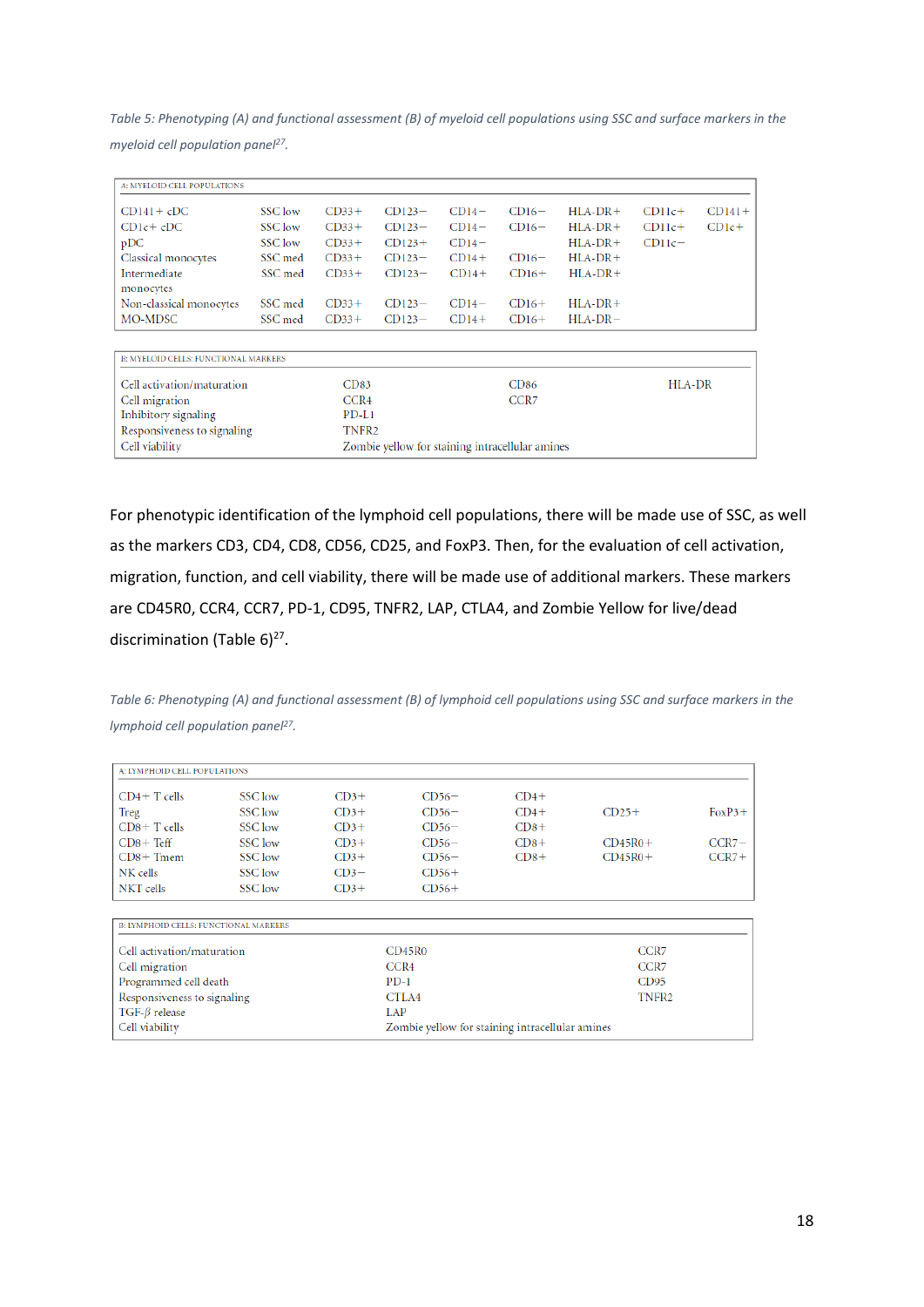Even though the fact that flow cytometry is a very functional and high-throughput technique, flow cytometry is restricted by the number of antigens that can be determined at the same time due to the spectral overlap of fluorophores. Another technique that can be used to test the first hypothesis is single-cell RNA sequencing (scRNAseq)<sup>28</sup>.

Single-cell analysis has one requirement, namely the creation of a single-cell suspension. However, this process is relatively easy for CLL due to the fact that suspension cells can easily be acquired from the blood and bone marrow via venipuncture and bone marrow biopsy respectively. Moreover, CLL also frequently occurs in the lymph nodes, these can be sampled by performing a biopsy. Then, by using standard tissue disaggregation techniques, single cells can be acquired. The single-cell techniques that are available nowadays have a range of qualities which makes a number of the techniques more applicable for discovery, and other techniques more applicable for validation. Some of the techniques that are suited for discovery are whole-genome sequencing (WGS), wholeexome sequencing (WES) and whole transcriptome sequencing (RNA-seq).

The use of these single-cell analysis techniques has already provided us with a lot of new information about CLL. For example, using WGS, Zhao et al. discovered somatic copy number alterations (sCNA) that were associated with CLL. However, opposite to single-cell WGS and/or WES, there are also multiple studies that have assessed the co-expression of mutated events related to CLL using targeted assays relevant for single CLL cells. This was done in order to make more finished and precise phylogenetic trees. Using this knowledge, CLL subclones were identified. These subclones did not have explicit driver mutations and the effect of new mutations on cancer-driver functions was confirmed.

It was proposed by multiple studies that there is a need for a single-cell approach in order to identify transcriptionally defined subpopulations. Using single-cell approaches, it is possible to examine the transcriptional signature of CLL cells covering more than one time point. A study discovered variations in biological processes, including immune responses and cell cycle processes, of single CLL cells. These variations validated matched DNA mutational signatures and also discovered the deregulation of genes that are important for phospholipid binding and protein folding, which are sides of the CLL biology that were not acknowledged earlier on. In contrast, it has long been acknowledged that CLL cells are in close contact with the microenvironment. Due to the heterogeneity of the immune cell populations, there are benefits for single-cell analysis over the regular bulk approaches. For example, insights that have to come from single-cell analysis have the power to clarify the reasons of the inferior responses of CLL patients to checkpoint inhibitors and CAR T-cell therapy. In order to develop new therapies, or to improve existing therapies, there is a need for more knowledge about the components which regulate the immune system. This is knowledge that can be gained using single-cell approaches<sup>28</sup>.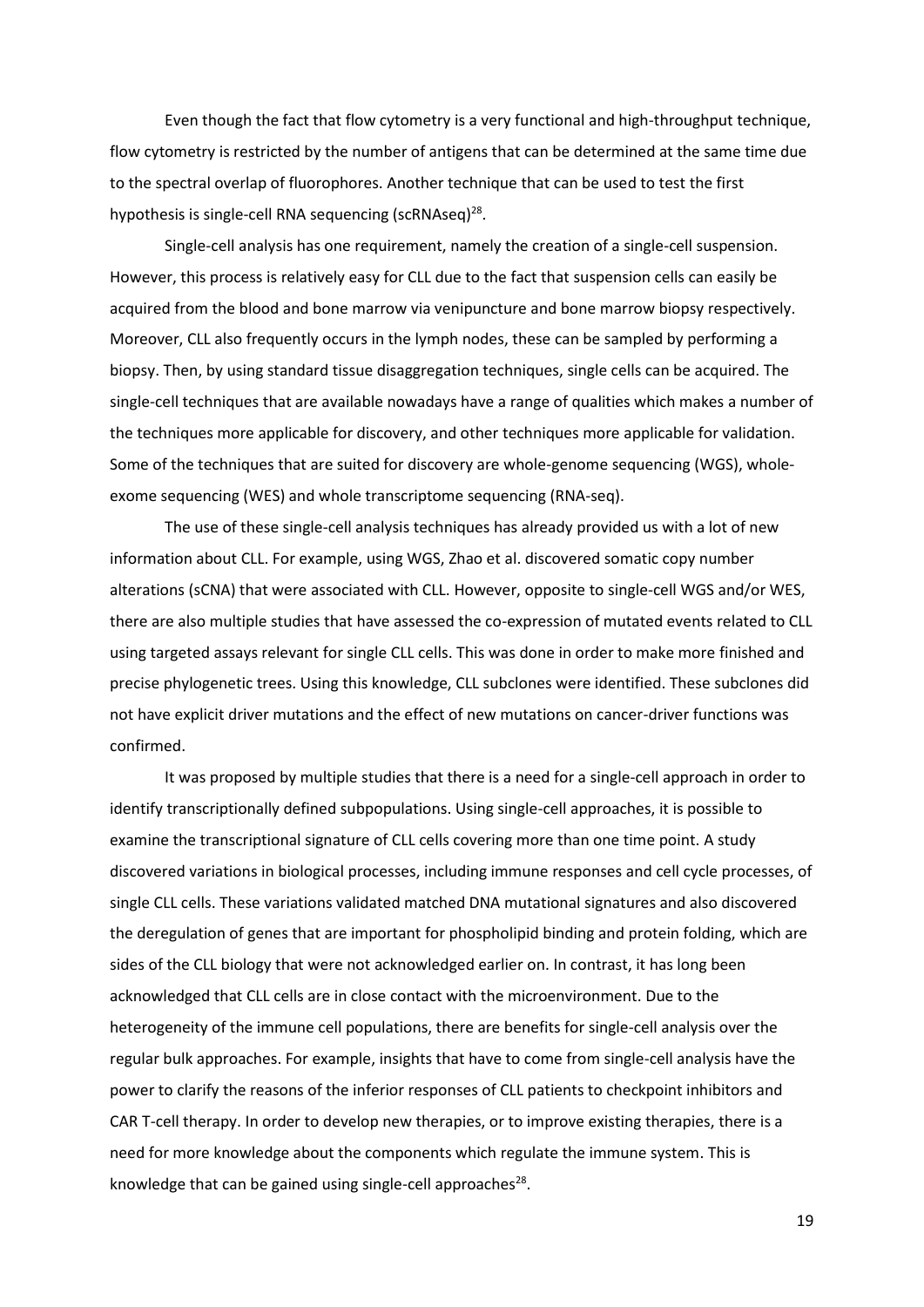In addition, scRNAseq has already been used in order to explain the fundamental regulatory dynamics of successful treatment with ibrutinib, a Bruton tyrosine kinase (BTK) inhibitor. This showed that the effect of ibrutinib relies on a consistent regulatory program. However, results also showed that there is variation between patients in the speed of execution of this regulatory program<sup>29</sup>. Moreover, the transcriptional heterogeneity of CLL cells was discovered using scRNAseq (Figure  $7)^{30}$ .



*Figure 7: CLL transcriptional heterogeneity revealed by scRNAseq<sup>30</sup> .*

So, in order to systemically analyze the differences in gene expression between CLL patients with and without a secondary malignancy, scRNAseq can be performed. This can be done using the total PBMC population of the patients in order to analyze both, the non-malignant immune cells as well as the transcriptomes of CLL cells. Protocols for droplet-based scRNAseq, preprocessing and analysis of scRNAseq data can be found in a study performed by Rendeiro et al.<sup>29</sup>.

Results might show that there is a significant difference between the immune dysregulation of CLL patients with and without secondary malignancies. This immune dysregulation can for example be seen in the number of cells that are present, or in the (altered) function of the immune cells. When these results are observed, then there should be tested whether this is also the case at the time of CLL diagnosis. When the same problems with immune dysregulation are seen at the time of CLL diagnosis, there can be stated that this factor, the amount of immune dysregulation, can be a predictor for developing a secondary malignancy in CLL patients. So, then there should be paid attention to this factor as well when diagnosing someone with CLL. In order to accomplish this, the CLL flow panel which is very limited at the moment and which is used to diagnose someone with CLL,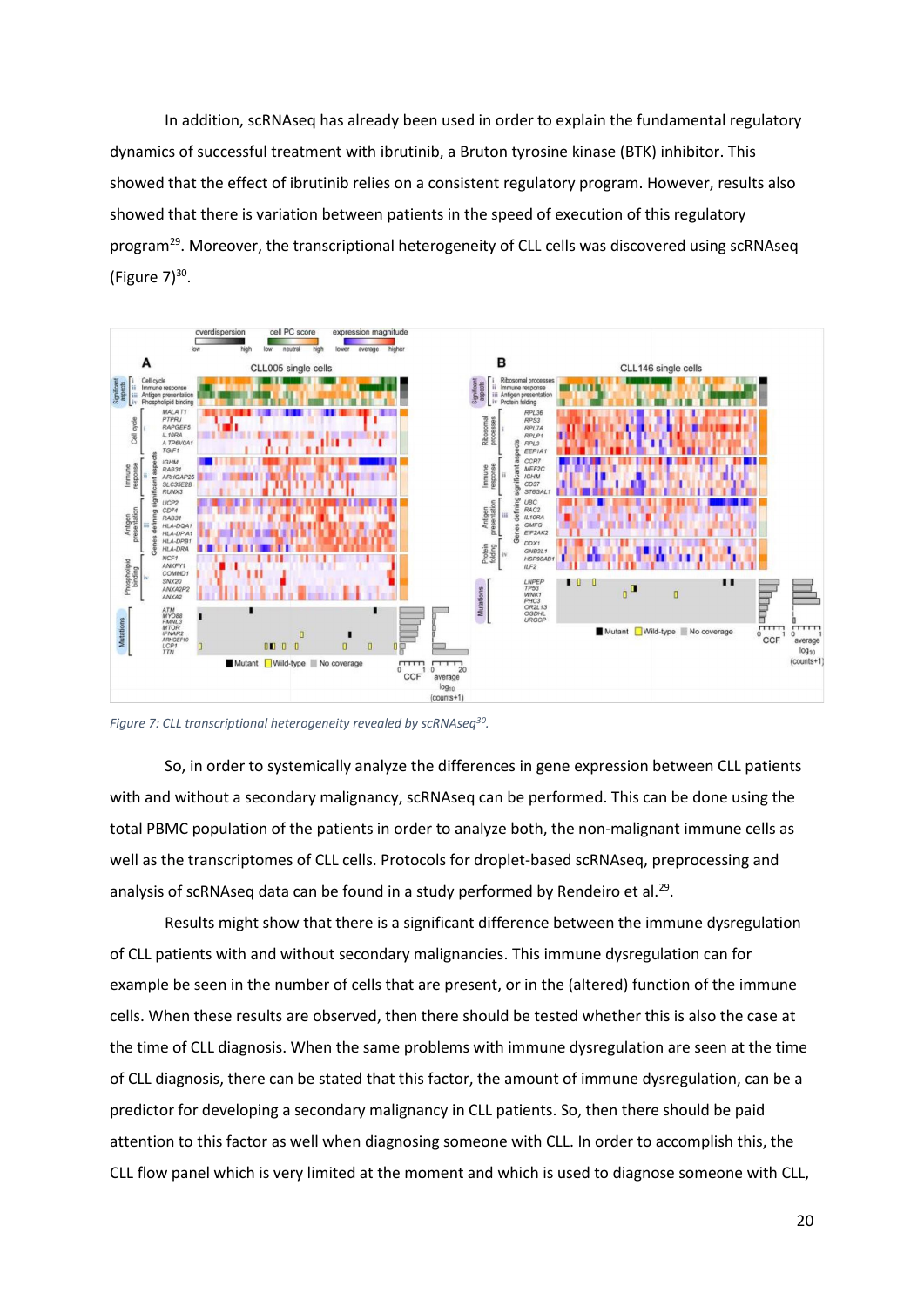should be expanded with the markers that might come forward in this study. This way, in the future, it might be possible to predict whether patients are vulnerable for developing a secondary malignancy and it might be possible to prevent this secondary malignancy from happening.

<span id="page-20-0"></span>Hypothesis 2: "One of the most important factors in the development of a secondary malignancy in CLL patients is chronic signaling of the BCR"

To test the second hypothesis, the following question should be answered.

What is the difference in BCR signaling between CLL patients with and without a secondary malignancy?

In order to answer this question, the following experiments could be performed:

The data that will be generated from the following experiments, from both CLL patients with and without secondary malignancies should be compared each other.

In order to test the hypothesis, there can be studied whether the amount of chronic BCR signaling is the same in CLL patients with a secondary malignancy as in CLL patients without a secondary malignancy. This can be done by looking at the amount of proliferation of the cells, since proliferation is one of the results from BCR signaling. In order to look at the amount of proliferation, there can be made use of a Carboxyfluorescein succinimidyl ester (CFSE)-based proliferation assay<sup>31,32</sup>(ThermoFisher). In order to perform the CFSE-based proliferation assay, the CLL cells should be stained with CFSE first. Then, the same protocol that was also used by López-Guerra et al. and Mongini et al. will be followed. The CFSE-labeled CLL cells have to be cultured in an enriched medium with added insulin/transferrin/selenium supplement. The enriched medium alone is normally used for normal B-cell replication in long-term cultures. Important to note is that the medium that will be used, including the added supplement, carries 2-ME, a reducing agent. This agent replaces one of the functions that is normally a function of bone marrow stromal cells, namely the converting of cystine to cysteine. This conversion is needed by the CLL cells for the uptake and use of this amino acid in the glutathione synthesis for retained viability. In 96-well plates, the cultures will be frequently established at  $10^5$  cells per 200 $\mu$ L volume with triplicates for each culture condition. Then, recombinant human IL-15 and CpG DNA TLR-9 ligand will be added at a final culture concentration of 15ng/mL and 0,2μM, respectively. Finally, after 6 days of incubation, the cells should be collected and stained with CD19-PE and Annexin-V-Pacific Blue. The CLL proliferation can be measured using an Attune acoustic cytometer, based on the median fluorescence intensity on the CD19<sup>+</sup> and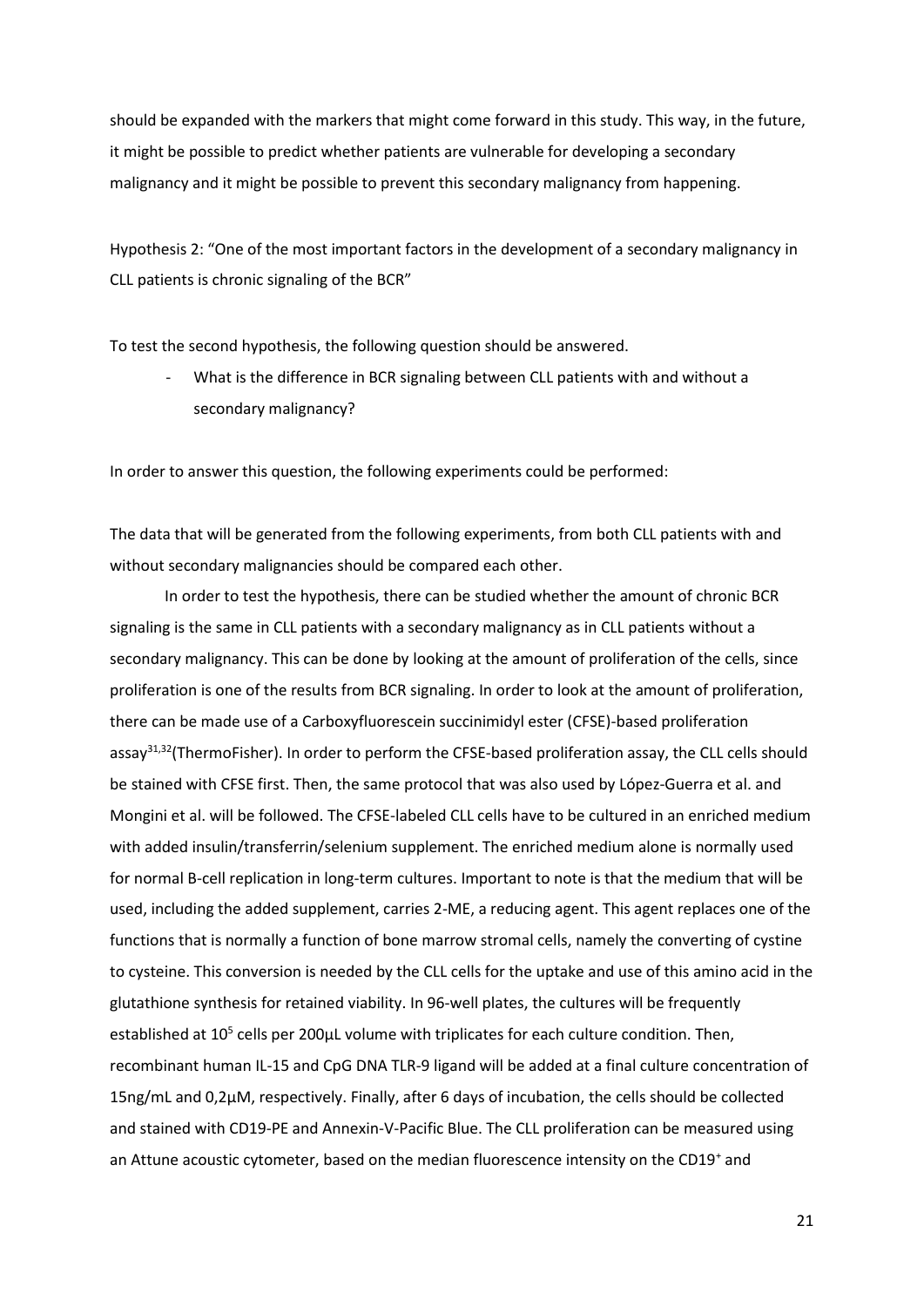Annexin-V-negative cell population, the proliferation can be measured as the reduction of CFSE fluorescence. A more detailed protocol can be found in the studies performed by López-Guerra et al. and Mongini et al.<sup>31,33</sup>.

Besides measuring the amount of proliferation, the activity of both PI3K and NF-κB can be measured. These variables should be measured in CLL cells of patients. The activity of PI3K can be measured using the PI3 Kinase Activity/Inhibitor ELISA Kit (Creative Diagnostics), or by measuring the activity of the Forkhead Box O (FOXO) transcription factor. The activity of the FOXO transcription factor is a reversed readout of the activity of the PI3K pathway. Using a knowledge-based Bayesian network computational model, the FOXO activity can be deduced from mRNA expression levels of 26 high evidence FOXO target genes. For the computational model, the mRNA levels can be used as input, these were acquired from Affymetrix expression microarray data. This technique of measuring the PI3K pathway activity works because FOXO is normally inactive in cells that are dividing, which is associated with an active PI3K pathway. This is for example the case in malignant tumors and in clonally expanding lymphocytes. FOXO becomes active when these cells are treated with drugs that are able to inhibit the PI3K pathway, for example when CLL patients are treated with idelalisib. A problem with using this method was the fact that the interpretation regarding the PI3K pathway activity was not always simple. This was due to the fact that in cancer tissue, cellular oxidative stress was also able to activate FOXO. And cellular oxidative stress can be a consequence of an active PI3K pathway which causes metabolic changes and quick cell division, which leads to high levels of reactive oxygen species (ROS). In order to distinguish this kind of FOXO activity, from normal FOXO activity, oxidative stress was defined as high FOXO activity in combination with higher levels of SOD2 mRNA (Figure 8)<sup>34,35</sup>.



*Figure 8: Distinction between tumor suppressive and oxidative stress mode of FOXO activity<sup>35</sup> .*

A detailed protocol for using this method in order to measure the PI3K activity of cells can be found in the studies performed by Van de Stolpe and van Ooijen et al.<sup>34,35</sup>.

The activity of NF-κB can be measured using NF-κB (p50, p52, p65, c-Rel, RelB) Transcription Factor Assay Kit (abcam). In order to use this, cell lysate, nuclear extracts are needed. To prepare the nuclear extracts, the Nuclear Extraction Kit (ab113474) can be used. Moreover, the NF-κB DNA binding activity can also be determined using an electrophoretic mobility shift assay. The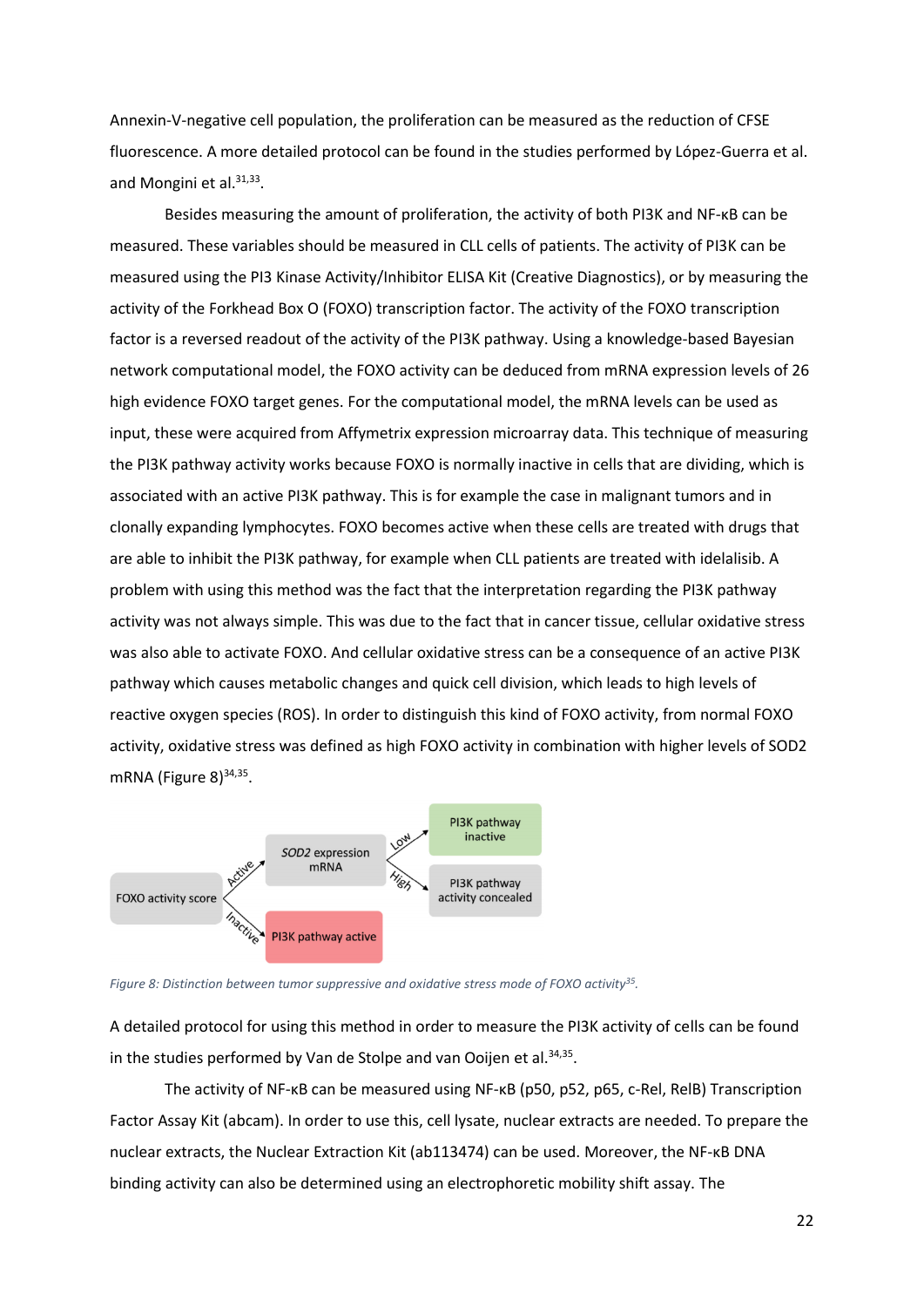electrophoretic mobility shift assay relies on the aspect that complexes which consist of DNA and protein migrate in a slower pace than DNA that is not bound to protein in native polyacrylamide. This results in a "shift" in the migration of the labeled DNA. A detailed protocol for this assay can be found in a study performed by Wang et al.<sup>36</sup>.

When results show that there is an elevation in the amount of chronic BCR signaling in CLL patients with a secondary malignancy compared to CLL patients without a secondary malignancy, then it might be helpful to look at this aspect when patients are diagnosed with CLL. When the same results are observed at the time of CLL diagnosis, then in the future it might be possible to identify the CLL patients that are vulnerable for developing a secondary malignancy. Even when this is not the case at the time of CLL diagnosis, this information is helpful because it might be better for patients with a higher level of chronic BCR signaling to be treated with targeted therapies like BTK inhibitors earlier on.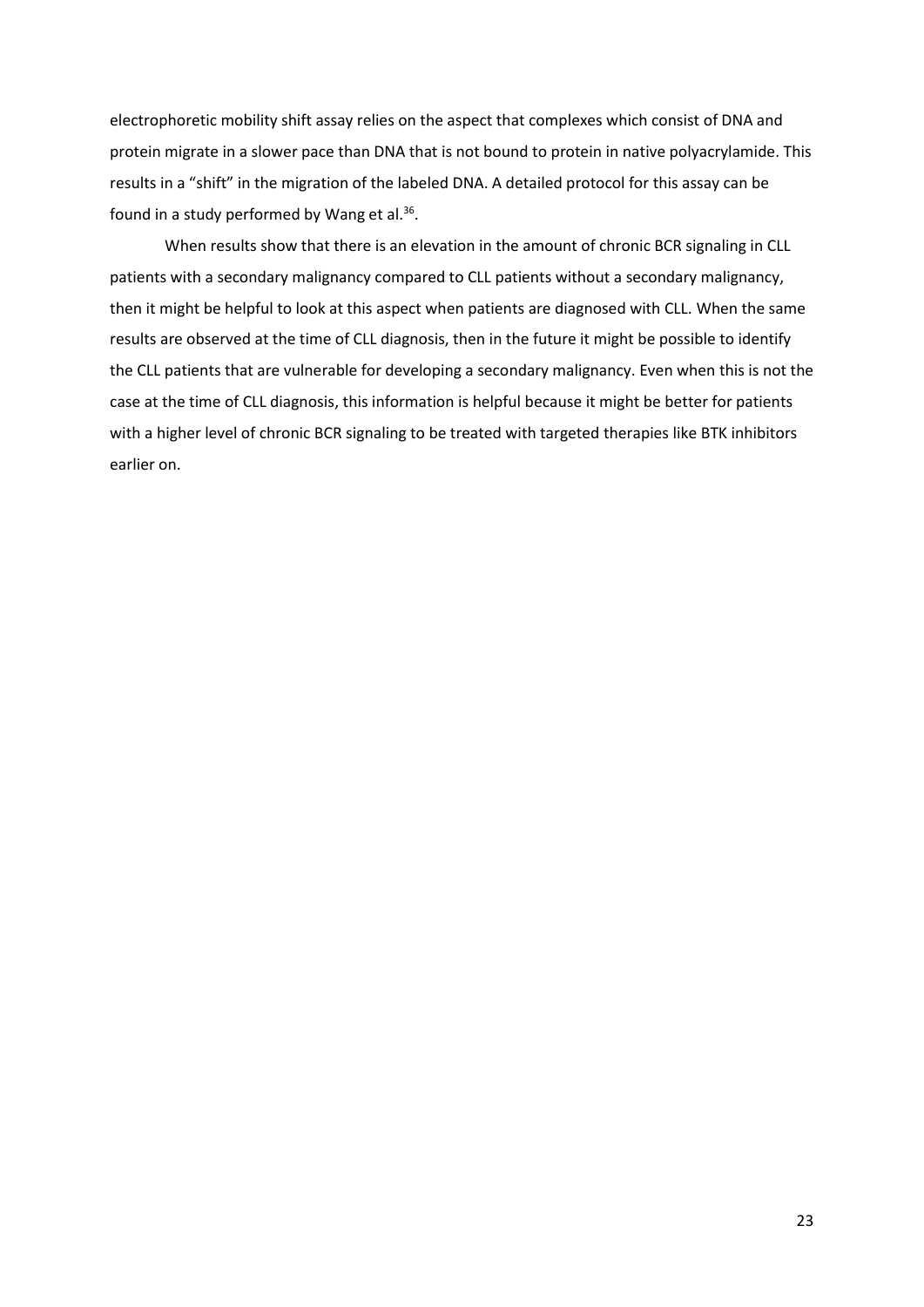#### <span id="page-23-0"></span>**REFERENCES**

- 1. Zhang, S., & Kipps, T. J. (2014). The pathogenesis of chronic lymphocytic leukemia. *Annual Review of Pathology: Mechanisms of Disease*, *9*, 103-118.
- 2. Hallek, M. (2019). Chronic lymphocytic leukemia: 2020 update on diagnosis, risk stratification and treatment. *American journal of hematology*, *94*(11), 1266-1287.
- 3. Kipps, T. J., Stevenson, F. K., Wu, C. J., Croce, C. M., Packham, G., Wierda, W. G., ... & Rai, K. (2017). Chronic lymphocytic leukaemia. *Nature reviews Disease primers*, *3*(1), 1-22.
- 4. Sharma, S., & Rai, K. R. (2019). Chronic lymphocytic leukemia (CLL) treatment: So many choices, such great options. *Cancer*, *125*(9), 1432-1440.
- 5. Hallek, M., Cheson, B. D., Catovsky, D., Caligaris-Cappio, F., Dighiero, G., Döhner, H., ... & Kipps, T. J. (2018). iwCLL guidelines for diagnosis, indications for treatment, response assessment, and supportive management of CLL. *Blood*, *131*(25), 2745-2760.
- 6. Falchi, L., Vitale, C., Keating, M. J., Lerner, S., Wang, X., KY, E. G., ... & Ferrajoli, A. (2015). Incidence and prognostic impact of other cancers in a population of long-term survivors of chronic lymphocytic leukemia. In *XVI International Workshop on Chronic Lymphocytic Leukaemia (IWCLL)* (Vol. 56, No. S1, pp. 40-40).
- 7. Robak, T. (2004). Second malignancies and Richter's syndrome in patients with chronic lymphocytic leukemia. *Hematology*, *9*(5-6), 387-400.
- 8. Mulligan, S. P., Shumack, S., & Guminski, A. (2019). Chronic lymphocytic leukemia, skin and other second cancers. *Leukemia & Lymphoma*, *60*(13), 3104-3106.
- 9. Brewer, J. D., Shanafelt, T. D., Call, T. G., Cerhan, J. R., Roenigk, R. K., Weaver, A. L., & Otley, C. C. (2015). Increased incidence of malignant melanoma and other rare cutaneous cancers in the setting of chronic lymphocytic leukemia. *International Journal of Dermatology*, *54*(8), e287-e293.
- 10. Tsimberidou, A. M., Wen, S., McLaughlin, P., O'Brien, S., Wierda, W. G., Lerner, S., ... & Keating, M. J. (2009). Other malignancies in chronic lymphocytic leukemia/small lymphocytic lymphoma. *Journal of clinical oncology*, *27*(6), 904.
- 11. Kumar, V., Ailawadhi, S., Bojanini, L., Mehta, A., Biswas, S., Sher, T., ... & Paulus, A. (2019). Trends in the risk of second primary malignancies among survivors of chronic lymphocytic leukemia. *Blood cancer journal*, *9*(10), 1-10.
- 12. Schöllkopf, C., Rosendahl, D., Rostgaard, K., Pipper, C., & Hjalgrim, H. (2007). Risk of second cancer after chronic lymphocytic leukemia. *International journal of cancer*, *121*(1), 151-156.
- 13. Kyasa, M. J., Hazlett, L., Parrish, R. S., Schichman, S. A., & Zent, C. S. (2004). Veterans with chronic lymphocytic leukemia/small lymphocytic lymphoma (CLL/SLL) have a markedly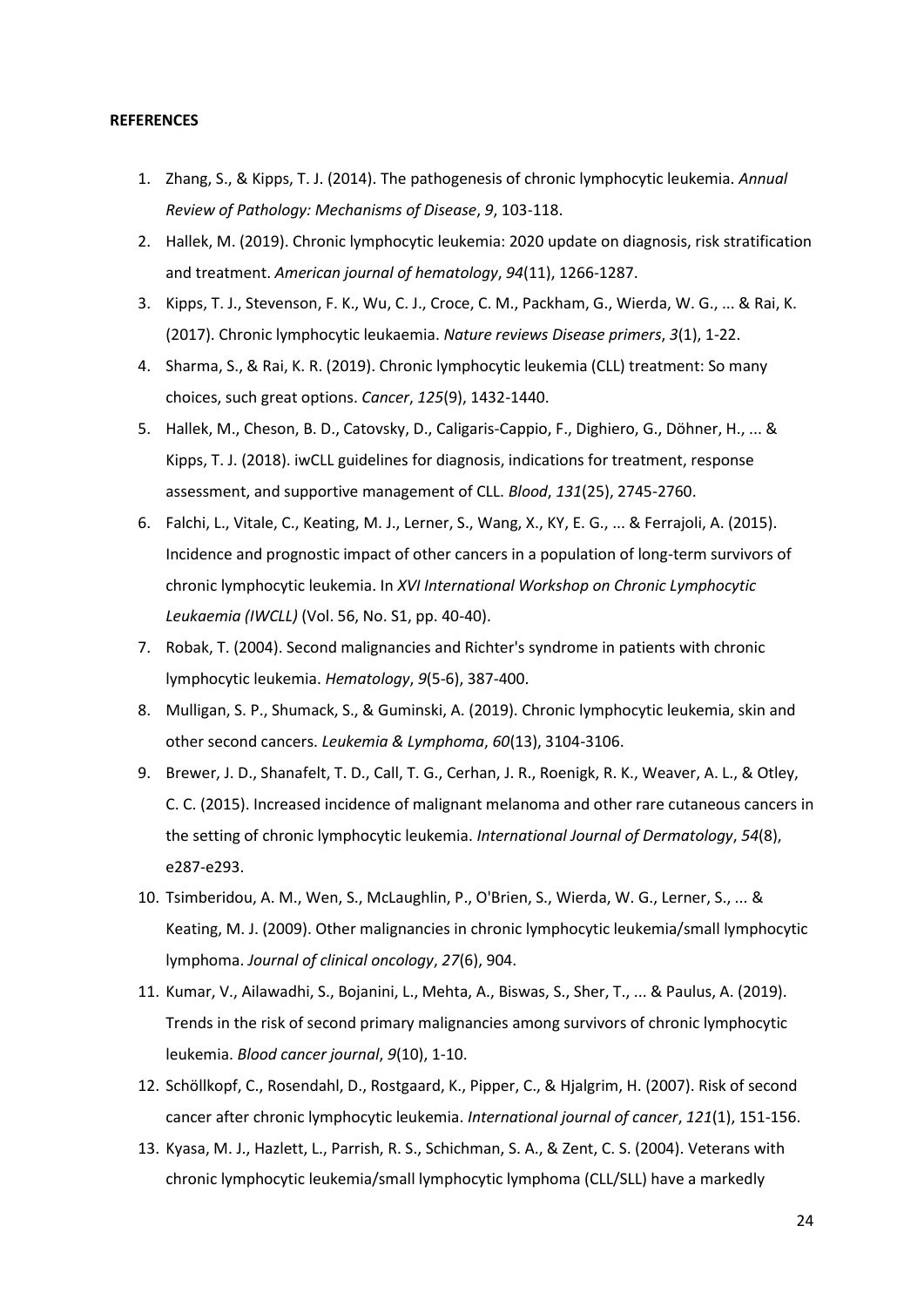increased rate of second malignancy, which is the most common cause of death. *Leukemia & lymphoma*, *45*(3), 507-513.

- 14. Burger, J. A. (2020). Treatment of chronic lymphocytic leukemia. *New England Journal of Medicine*, *383*(5), 460-473.
- 15. Young, R. M., Phelan, J. D., Wilson, W. H., & Staudt, L. M. (2019). Pathogenic B-cell receptor signaling in lymphoid malignancies: New insights to improve treatment. *Immunological reviews*, *291*(1), 190-213.
- 16. Ten Hacken, E., & Burger, J. A. (2016). Microenvironment interactions and B-cell receptor signaling in Chronic Lymphocytic Leukemia: Implications for disease pathogenesis and treatment. *Biochimica et Biophysica Acta (BBA)-Molecular Cell Research*, *1863*(3), 401-413.
- 17. Burger, J. A., & Wiestner, A. (2018). Targeting B cell receptor signalling in cancer: preclinical and clinical advances. *Nature Reviews Cancer*, *18*(3), 148.
- 18. De Castro, M. A. G., Wildhagen, H., Sograte-Idrissi, S., Hitzing, C., Binder, M., Trepel, M., ... & Opazo, F. (2019). Differential organization of tonic and chronic B cell antigen receptors in the plasma membrane. *Nature communications*, *10*(1), 1-11.
- 19. Roessner, P. M., & Seiffert, M. (2020). T-cells in chronic lymphocytic leukemia: Guardians or drivers of disease?. *Leukemia*, *34*(8), 2012-2024.
- 20. García‐Muñoz, R., & Llorente, L. (2014). Chronic lymphocytic leukaemia: could immunological tolerance mechanisms be the origin of lymphoid neoplasms?. *Immunology*, *142*(4), 536-550.
- 21. Puiggros, A., Blanco, G., & Espinet, B. (2014). Genetic abnormalities in chronic lymphocytic leukemia: where we are and where we go. *BioMed Research International*, *2014*.
- 22. Delgado, J., Doubek, M., Baumann, T., Kotaskova, J., Molica, S., Mozas, P., ... & Montserrat, E. (2017). Chronic lymphocytic leukemia: a prognostic model comprising only two biomarkers (IGHV mutational status and FISH cytogenetics) separates patients with different outcome and simplifies the CLL‐IPI. *American journal of hematology*, *92*(4), 375-380.
- 23. Parikh, S. A. (2018). Chronic lymphocytic leukemia treatment algorithm 2018. *Blood cancer journal*, *8*(10), 1-10.
- 24. Rai, K. R., & Jain, P. (2016). Chronic lymphocytic leukemia (CLL)—Then and now. *American journal of hematology*, *91*(3), 330-340.
- 25. Aitken, M. J., Lee, H. J., & Post, S. M. (2019). Emerging treatment options for patients with p53-pathway-deficient CLL. *Therapeutic Advances in Hematology*, *10*, 2040620719891356.
- 26. Benjamini, O., Jain, P., Trinh, L., Qiao, W., Strom, S. S., Lerner, S., ... & Keating, M. (2015). Second cancers in patients with chronic lymphocytic leukemia who received frontline fludarabine, cyclophosphamide and rituximab therapy: distribution and clinical outcomes. *Leukemia & lymphoma*, *56*(6), 1643-1650.